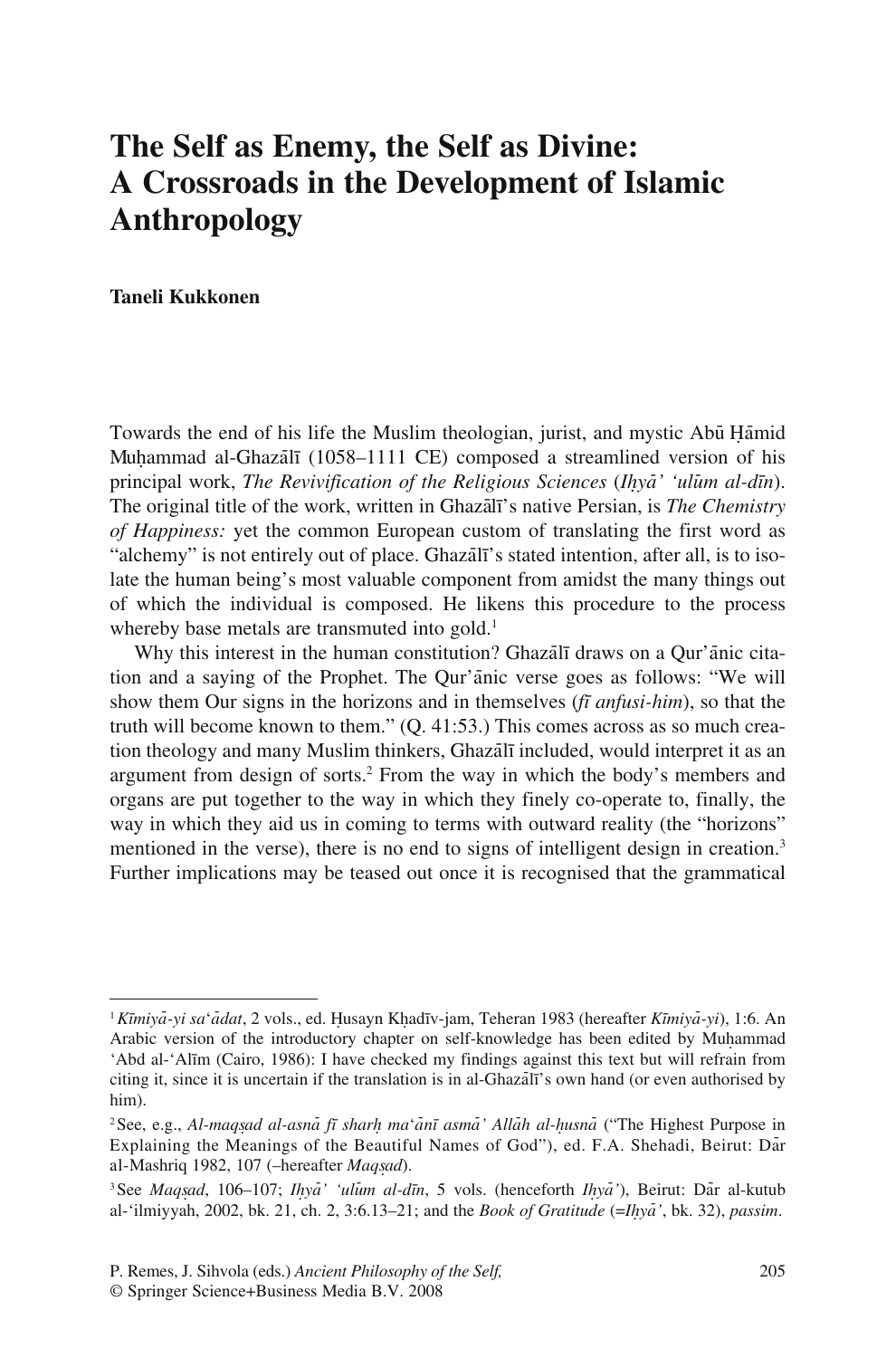placeholder for 'self' in this context, i.e. *nafs*, is the same expression that is customarily used to designate 'soul'.4 On this interpretation of the verse it is the human soul that is filled with signs of God's own truth.

It is the Prophetic saying, which has the unmistakable ring of the Delphic maxim to it, that really attracts our attention. In Ghazali's phrasing this goes as follows: "One who knows himself (or again "his soul", *nafs*) will come to know his Lord".5 And what will such self-examination encompass? According to Ghazali the following questions are in order:

What art thou in thyself, and from whence hast thou come? Whither art thou going, and for what purpose hast thou come to tarry here awhile, and in what does thy real happiness and misery consist? Some of thy attributes are those of cattle, some of predators, some of devils, and some of angels: thou hast to find out which of these represent the reality of thy substance and which are extraneous and handed to thee on lease. Till thou knowest this, thou canst not find out where thy real happiness lies.

# (*Kīmiya- -yi*, 1:13–14)6

My purpose in this essay is to unpack this concise mission statement and to outline the path Ghazali takes in answering the questions he poses. An examination of Ghazālī's *Revivification* and related works reveals the extent to which he came under the spell of the ancient ideal of self-knowledge. At the same time, idiosyncratic features in Ghazālī's account indicate a departure from that self-same tradition. If it is largely Ghazali whom we have to thank for the popularity of the self-examination theme in later Islamic literature as well as for the way it became couched in Platonic and Peripatetic terminology, as I believe we do, then it also remains true that a peculiarly Islamic perspective informs Ghazali<sup>'</sup>s reading of the philosophers. Ghazali's thought, I will argue, is representative of a particular moment in the development of Islamic anthropology, one at which the Greek intellectualist ideal as developed by Avicenna (980–1037) begins to meld with the relentless self-questioning that characterises the moralist strand of Muslim piety. Later Islamic thinkers will more confidently speak of the self, of the "I", and of our unhindered immediate access to both: but Ghazali occupies a unique position in holding at once that self-knowledge is absolutely crucial for our now and future well-being, and that it is an exceedingly difficult task.

<sup>4</sup> This is the way the verse is rendered, e.g., in N.J. Dawood's popular Penguin interpretation.

<sup>&</sup>lt;sup>5</sup> For variations on this *hadīth* see *Mīzan al-'amal* ("The Criterion of Action" – hereafter *Mīzan*), ed. S. Duny*a -* , Cairo Da-r al-ma'a-rif bi al-mis.r 1964b, 200; *Ma*'*a - rij al-quds* ("The Jerusalem Ascent" – hereafter *Ma*'*a - rij*), Cairo: al-Maktaba al-tija-riyya al-kubrī 1963, 2–3; on the authorship of the latter work, n. 13 below.

<sup>6</sup> The antiquated but charming English translation derives from *The Alchemy of Happiness*, translated by C. Field (London: MES 1991), having been emended for precision.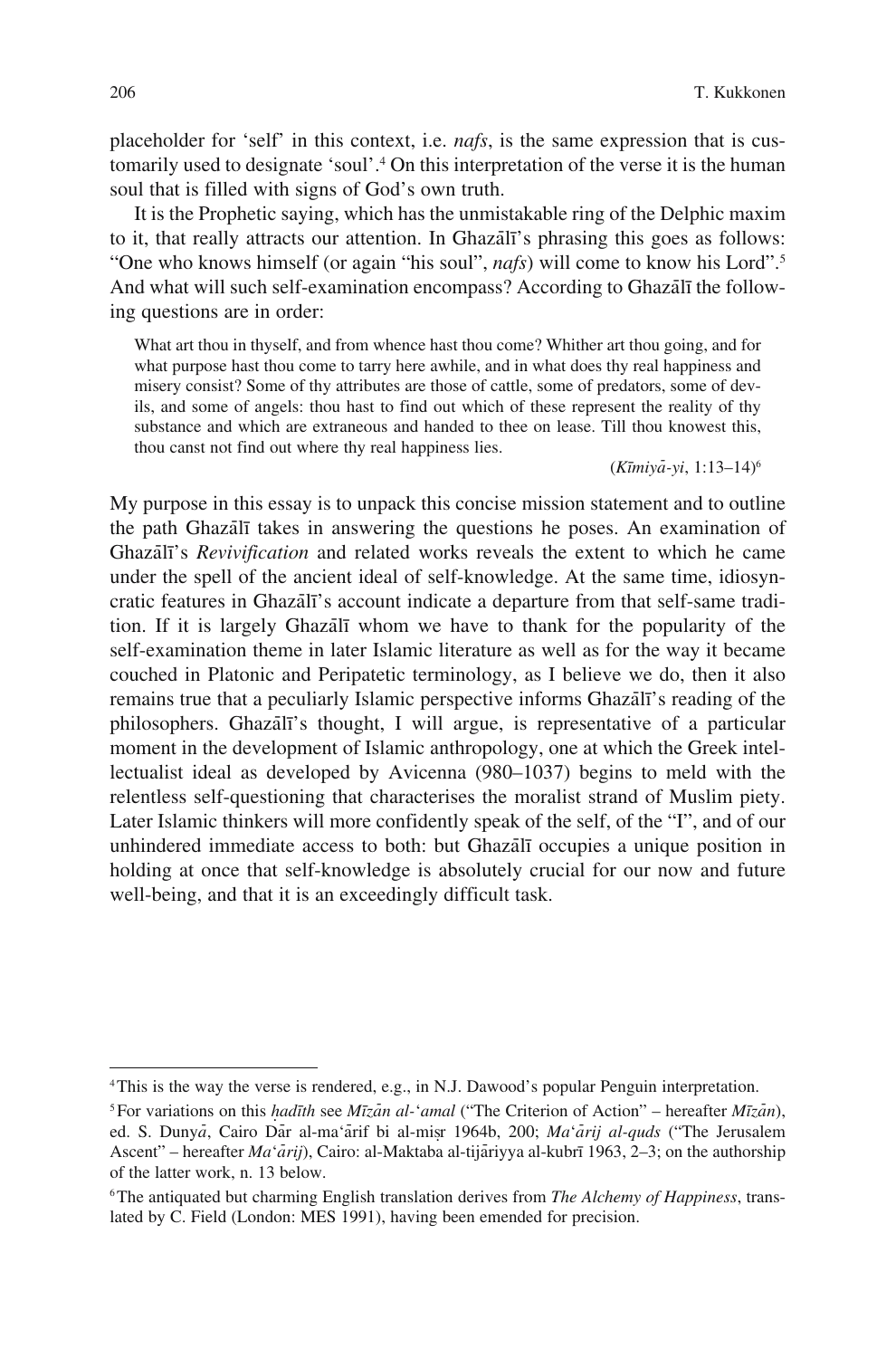### **Cognitive Powers**

Ghazālī's unquestionable theocentrism allows him to draw some preliminary conclusions based on the *h*.*adīth* just cited. Human life properly conceived is directed towards the divine, with no other path leading to true happiness.7 At the same time, a certain ethical naturalism is assumed. Even if aligning one's life with God's revealed will constitutes the believer's mission, the fact that this course of action is conducive to felicity is grounded in the correlation of God's prescriptions to what one requires in one's true being  $(haq\bar{q}q)$  or essence  $(dh\bar{a}t)$ .<sup>8</sup> And, while *dhāt* itself is a notoriously slippery term, with a semantic field covering everything from 'essence' to 'innermost being' to 'self' in the literature of the period,<sup>9</sup> this naturalistic tendency does help to explain why both chemical/analytic and introspective overtones should frame Ghazali's quest for self-knowledge. If it is the human essence that is properly designated by the term *nafs*, then it is this that should command our attention more than any accidental features that may or may not accrue to the soul or to embodied life more generally.10

But this terminological elision also suggests an immediate problem, for thought no less than for translation. Is Ghazalī merely making the point that we are not our bodies? Such a claim would scarcely raise an eyebrow among the Neoplatonically inclined Arabic Aristotelians (even if from the point of view of mainstream Ash'arite theology it would be radical: although the details were disputed, the theologians generally treated soul as a corporeal principle, if one of a particularly subtle nature). Ghazali's preliminary remarks on the substance of soul indicate that he does indeed take this view: whatever the reality of *nafs* may otherwise turn out to be, minimally we are dealing with an incorporeal principle.<sup>11</sup> By way of negation it can be established that this essence, like the Truth from whence it stems, is indivisible and immaterial in its essence, without a bodily or perceptible quality that would attach to it. It is at once everywhere that its influence extends, and yet without a specific location that one could pinpoint (*Kīmiya- -yi*, 1:16–18, 1:50–52).

<sup>&</sup>lt;sup>7</sup> See, further *Ihya<sup>'</sup>*, bk. 21, 3:6.8–10 and bk. 22, 3:57.24–28, both of which cite verse 51:5 from the Qur'an: "I created Jinn and man only to serve Me."

<sup>&</sup>lt;sup>8</sup> See, e.g., the introduction to the *Criterion of Action: Mīzān*, 180–181.

<sup>&</sup>lt;sup>9</sup> See Fazlur Rahman, "Dhāt", in Th. Bianquis, E.J. Donzel and W. Heinrichs (eds.), The *Encyclopaedia of Islam. New Edition*, *vol*. 2, Leiden: E. J. Brill 1965, 220.

<sup>&</sup>lt;sup>10</sup> Despite the many gifts God has given us in the form of our bodily constitution, we are not to identify primarily with the body, as even the beasts are aware of their limbs and organs and know that they be belong to them: *KImiya-yi*, 1:13. For this overall picture see also Ghazali's polemical that they be belong to them: *KImiya-yi*, 1:13. For this overall picture see also Ghazali's polemical treatise against the Isma<sup>\*</sup>ilis, *Fada<sup>\*</sup>ih al-batiniyya wa fada<sup>\*</sup>il al-mustazhiriyya* (hereafter *Fada\*ih*), ed. 'A. Badawī, Cairo: Al-maktaba al-'arabiyya 1964a, 198–200.

<sup>&</sup>lt;sup>11</sup> Kīmiya-yi, 1:16; see further Timothy J. Gianotti, *Al-Ghazalī's Unspeakable Doctrine of the* Soul, Leiden: E. J. Brill 2001, 68–87; on Ghazali<sup>3</sup>'s relation to the Ash'arites, see Richard M. Frank, *Al-Ghazali and the Ash*'*arite School*, Durham, NC: Duke University Press 1994.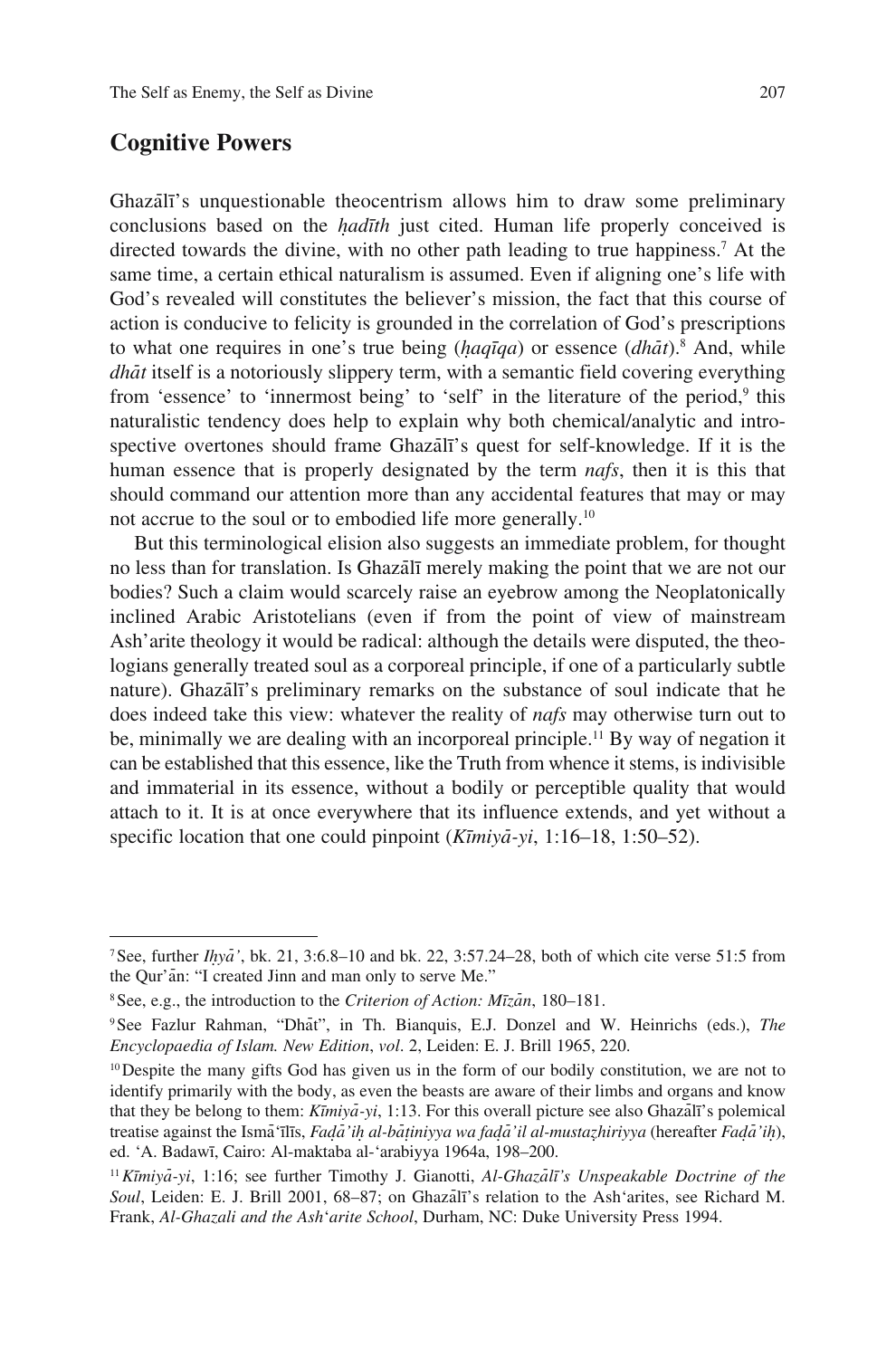Further than this it is difficult to venture. According to Ghazali no fewer than four expressions are commonly used in association with the sought spiritual subtlety *(lat<sub>ifa</sub>)*, and this variegation easily leads to exasperation:

The variation in these expressions, along with what pertains to them, has left most scholars bewildered. Consequently, you will see them discussing [these] notions and say: "This is the notion of the intellect (*'aql*); this is the notion of the spirit (*ruh*); this is the notion of the notion of the heart (*qalb*); this is the notion of the soul (*nafs*)." Yet [these] thinkers do not perceive the actual differences between these names.

(*Ih*.*ya- '*, bk. 21, 3:5.21–23; cf. 3:4.2–3.)

In Ghazali's analysis, the problem lies in confusing the reality (*haqīqa*) of the essence  $(dh\bar{a}t)$  under consideration with the bodily functions and organs with which it is regularly associated. The heart is correctly thought to enjoy a connection with the entity Ghazālī means to pinpoint; so is the animating spirit which according to the physicians courses through our veins; so are the twin phenomena of intellectual apprehension and the deliberate pursuit of worldly happiness. Yet none of these functions is strictly identical with the principle with which they are associated. Instead, the meanings of the terms add up to five in all: inasmuch as these different expressions point to diverse functions, they refer to distinct features of our existence, but inasmuch as their underlying principle and coordinator is one, all four names refer to a single entity.<sup>12</sup>

For this concealed reality (*al-haqīqa al-bāṭina*) Ghazālī's preferred expression is 'heart', and in both the *Chemistry* and in the *Revivification* we see a corresponding move from a consideration of the soul/self (*nafs*) to one concerning the "wonders of the heart" (*'aja- 'ib al-qalb*). The move represents a strategy common to Ghazālī's later career, in that he attempts to distance himself from Greek-derived philosophical terminology by putting forward an Arabic-Islamic alternative whenever he can.<sup>13</sup> This should not be allowed to distract from the main issue; Ghazali's "pectoral psychology", to use Ebrahim Moosa's term, is no less a psychology for being pectoral.<sup>14</sup>

<sup>&</sup>lt;sup>12</sup> *Ihya'*, bk. 21, 3:5.23–30; cf. *Ma'arij*, 10–13. This calculus makes understandable al-Ghazali's otherwise strange arithmetic, according to which four expressions, each of which has two meanings, add up to five meanings in all. This can only mean that there are in reality five intentional objects, i.e. five objects of thought in the minds of the learned, even if the people involved do not recognise this but instead keep on using fewer or more numerous expressions. On outward, mental, and verbal existence see *Maqsad*, 18–19.

<sup>13</sup> In the *Jerusalem Ascent* the term *nafs* is retained, which has led some scholars to doubt its authenticity. A survey of the different opinions on the matter, along with a defence of the attribution of *Ma*<sup>*'arij*</sup> to al-Ghazal<sub>1</sub>, is now offered by Frank Griffel, review article of Gianotti (2001), *Journal of the American Oriental Society* 124/1(2004), 108–111. Drawing on Afifi al-Akiti, "The Three Properties of Prophethood in Certain Works of Avicenna and al-GazaIi" (in Jon McGinnis and David C. Reisman (eds.), *Interpreting Avicenna: Science and Philosophy in Medieval Islam*, Leiden: E. J. Brill 2004), Griffel points out that al-Ghazali<sup>7</sup>'s attempts to dress up Greek philosophical psychology in Islamic garb are less than systematic.

<sup>&</sup>lt;sup>14</sup> See Ebrahim Moosa, *Ghazalī and the Poetics of Imagination*, Chapel Hill, NC: The University of North Carolina Press 2005, 224 ff.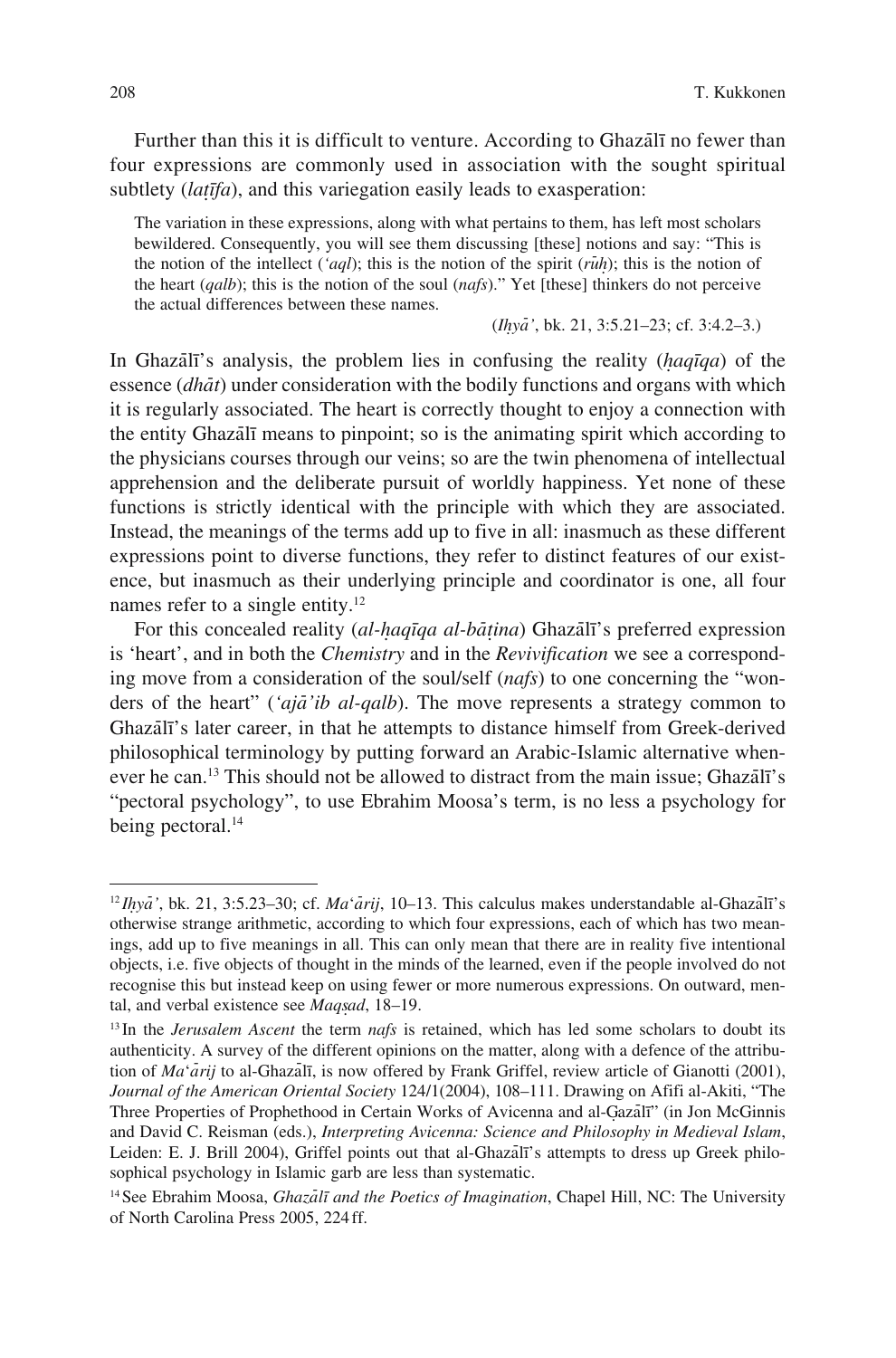Just how cosmetic the terminological shift is that Ghazali initiates can be gleaned from the way his treatise *On the Marvels of the Heart* compares with later works of Islamic psychology. We have already mentioned how *nafs* serves a dual function as both self (in the reflexive sense) and soul: a later  $k$ *alam* thinker such as Fakhr al-Dīn al-Rāzī (d. 1210 CE) can exploit this very linguistic ambivalence in his own work *On the Soul and the Spirit, with an Explication of their Powers*, where he argues for the functional identity of self-examination and the counting off of the various psychic faculties (Gr. *dynamis*/Ar. *quwwa*) that we possess. For what could self-examination be, except for knowledge of those capacities and movements of the soul that remain hidden to the outward eye but are manifest to inward reflection?<sup>15</sup> This in fact is the line adopted by Ghazal<sub>I</sub> as well, in the  $Ihy\bar{a}$ <sup>2</sup> and elsewhere. The capacities in question are branded by him "the hosts of the heart" (*junud al-qalb*), and an understanding of their role is presented as a necessary first step in the quest for self-knowledge.16 Such an investigation will incorporate the sensory faculties that make possible our apprehension of the world around us, as well as an understanding of the bodily instruments that facilitate this process; it will also encompass the inner senses that serve to fashion a unified experience out of the disjointed jumble of sense-impressions, and the motive faculties that enable us to orientate ourselves appropriately in the world thus disclosed.

We may term this the epistemological reading of the Delphic maxim and of the microcosm-macrocosm motif that often accompanies it.17 Within the framework of a naturalised epistemology, an account of our perceptual apparatus can provide us with a working map of how the world at large is laid out: Ghazali's habit of talking about the outer and inner senses and the intellect as revealing distinct "worlds" (*'alam*) is especially telling in this regard.18 It is in accordance with this understanding of the Delphic tradition, which ultimately can be traced all the way back to Plato's *Phaedrus* (229e–230a), that Avicenna can declare that knowledge of one's own *nafs* is a prerequisite to acquiring all the sciences.<sup>19</sup> Ghazalii's *Jerusalem Ascent* makes the same

<sup>&</sup>lt;sup>15</sup> See his *Kitab al-nafs wa al-ruh wa sharh qawa-huma*, ed. M. Saqhīr Hasan al-Ma'sumī, Islamabad: Islamic Research Institute 1968, 27.

<sup>16</sup> See *Ih.ya- '*, bk. 21, chs. 2–3; *Kīmiya- -yi*, 1:18–19; *Ma*'*a - rij*, 80–81; *Mīza-n*, 202–203 ff.

<sup>17</sup> On the different interpretations of the Delphic maxim see Alexander Altmann, *Studies in Religious Philosophy and Mysticism*, London: Kegan Paul, 1969, 1–40.

<sup>&</sup>lt;sup>18</sup> See, e.g., the famous chapter on prophecy in Ghazali<sup>2</sup>s autobiography, the *Al-Munqidh min al*dalal ("Deliverance from Error"), eds. K. Ayyad and J. Saliba, Beirut: Librairie Orientale 1969.

<sup>&</sup>lt;sup>19</sup> See *Maqala fī al-nafs 'ala sunna l-ikhtisar* ("Treatise on the Soul"), ed. Samuel Landauer under the title, "Die Psychologie des Ibn Sīna- ", *Zeitschrift der deutschen morgenländischen Gesellschaft* 29(1875), 335–418, pp. 340 and 374. Remi Brague, who locates an equivalent movement in al-Kindī's *Book of Definitions*, regards this as a shift in the way the Delphic maxim was understood: from the ancient practically oriented reading we have moved on to a theoretical concern (see his article "Cosmological Mysticism: The Imitation of the Heavenly Bodies in Ibn Tufayl's Hayy Ibn Yaqz.a - n", *Graduate Faculty Philosophical Journal* 19.2–20.1(1997), 91–102). If this is right, then Ghazali's project in fact represents a return to the more ancient ideal, as we shall see.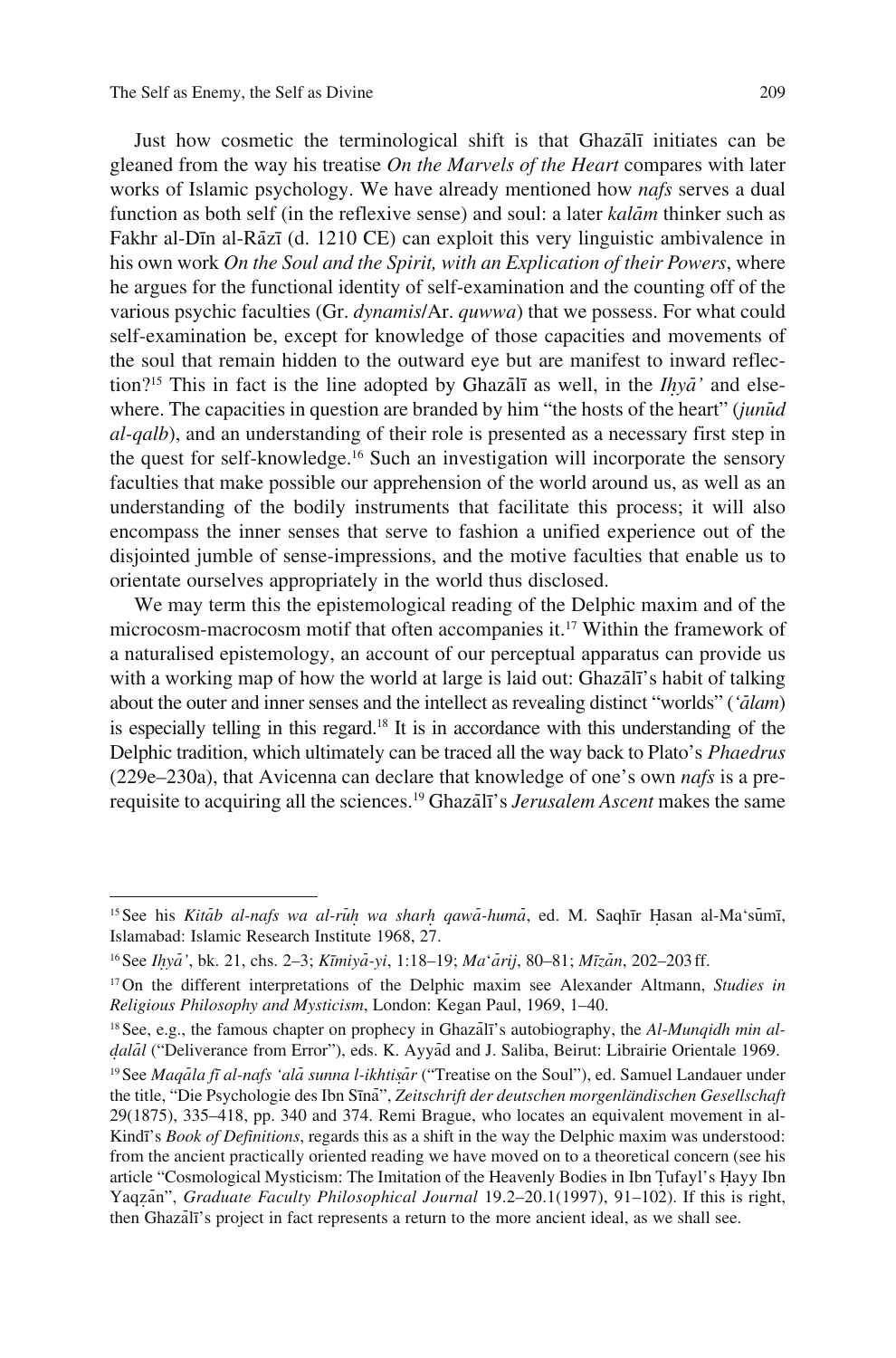point, as does the *Criterion of Action* and indeed the *Revivification*. Knowledge of the psychic faculties not only provides us with a start on the path to God, but also to all the sciences.20

## **Motive Parts**

The line of enquiry I have pursued thus far must appear disappointing to anyone who has come to the Islamic tradition in hopes of finding materials related to the themes of introspection and self-awareness, to say nothing of more socially constructed aspects of selfhood. Does self-knowledge for the Muslims thinkers consist merely in a catalogue of the various perceptual and cognitive powers? Assuredly not: for on the terms laid out in the *Revivification* we have thus far been at most dealing with the hosts of the heart, not at all with its true nature. Ghazali makes clear that all of this barely qualifies as a start in our quest of self-examination: it is not enough to know what is *ours*, we must also know what in us actually *is* us.

Ghazali<sup>2</sup>'s most explicit attempt at defining *nafs*, situated right at the onset of the book *On the Marvels of the Heart*, sheds fresh light on the matter. According to Ghazalī *nafs* has several meanings, two of which are of consequence:

One of them indicates the irascible and appetitive human powers together […] it is according to this usage that the Sufis mean by *nafs* the root of all of a human being's reprehensible qualities. Accordingly, they say that it is necessary to wage war (*muja-hada*) against one's *nafs* and break it. This is what is referred to by the blessed saying, "Your worst enemy is your own *nafs* – what can be found between your two flanks." […] The second meaning [indicates] that subtle thing which we have mentioned, the true human, i.e. one's *nafs* and essence. (*Ih*.*ya- '*, 3:4.31–5.1)

The passage brings back into focus the normative aspect of Ghazali's search for self-knowledge. On the one side we have the lower self or soul, which immediately gets labelled as something working contrary to the divine purpose; on the other, we have the true reality (*h*.*aqīqa*) of the human being, which is an essence defined in terms of soul (cf. similarly  $Ma'$ *arij*, 10). One aspect forms an object of identification, while the other is fit primarily for reprimand; the one is to be promoted, while the other must on every occasion be kept in check. This time, however, we have more to go on.

The division drawn here is ultimately of Neoplatonic provenance: appetite and anger together constitute the brute soul, the *nafs bahimiyya*, a term that derives from the Arabic adaptation of Plotinus (the so-called *Theology of Aristotle*).<sup>21</sup> It is

<sup>20</sup> See *Ma*'*a - rij*, 2–5; *Mīza-<sup>n</sup>*, 221; *Ih.ya- '*, bk. 21, 3:17.18 ("the one who knows his soul/self knows his Lord; [conversely], when a human is ignorant of this [i.e. the heart] one is ignorant of oneself, and one who is ignorant of one's self is ignorant of one's Lord; and one who is ignorant of one's heart is all the more ignorant of other things").

<sup>21</sup> See Peter Adamson, *The Arabic Plotinus*, London: Duckworth 2002, 61–62; the appellation has Plotinian (I.1 [53] 10.6–7) as well as Platonic (*Republic* IX, 588c) roots.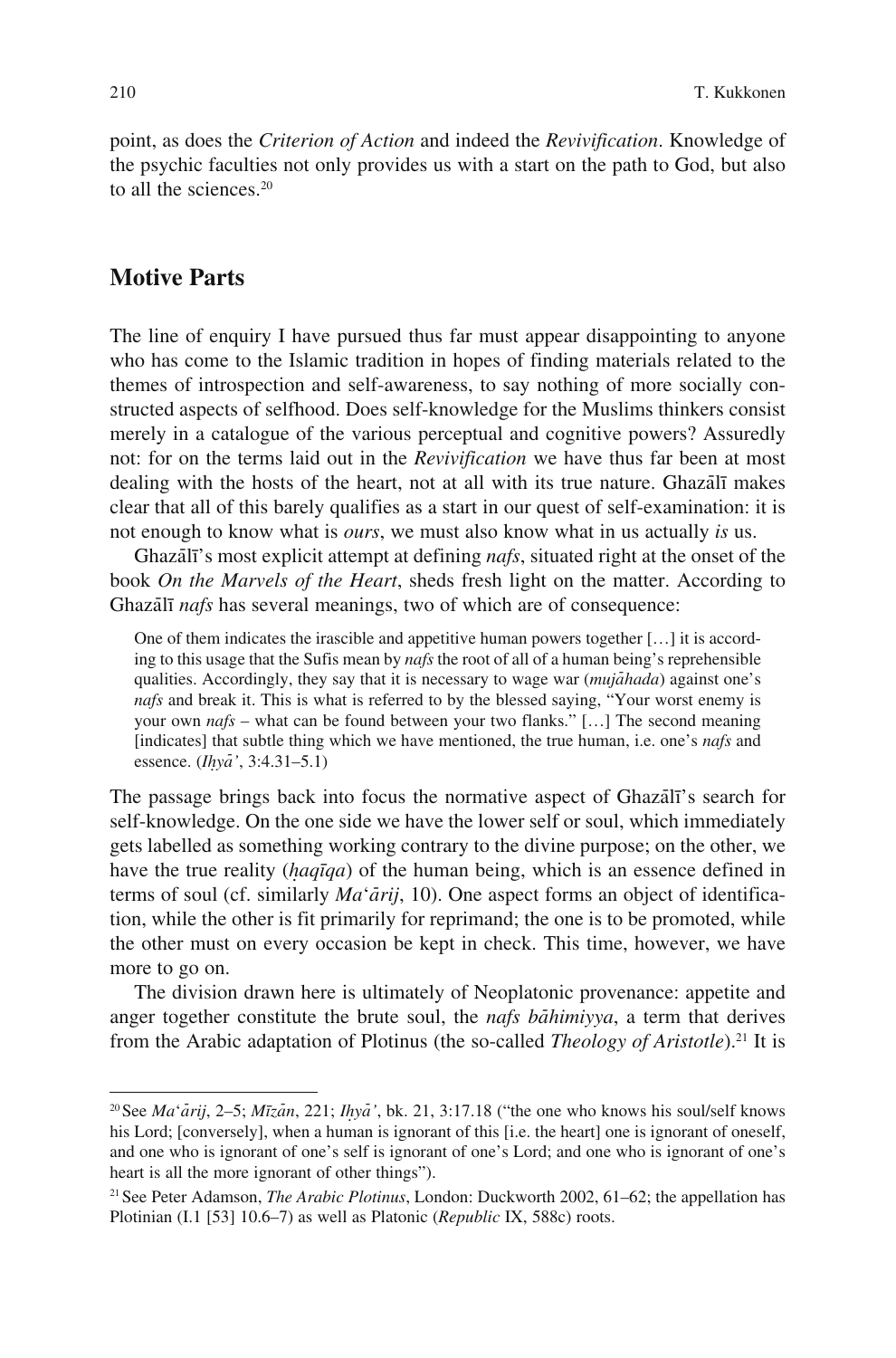contrasted with the specifically human soul (*al-nafs al-insāniyya*), which is the seat of reason. The latter is what we should identify with, as it is all that sets us apart from brute animals. Just enough Peripatetic materials exist to justify attributing such a dichotomy to Aristotle: but the moralising tone adopted both by the *Theology* and by Ghazali is almost entirely Platonic.<sup>22</sup> According to Ghazali, the human being lies situated midway between the bestial and the angelic: we have, so to speak, a leg in both camps, living at once in both the sensible and the intelligible worlds.<sup>23</sup> Insofar as we focus on our animal functions, we form part of the animal kingdom, while insofar as we partake of the angelic life we may be said to be or to become "angels in human form" (*Mīzān*, 210). This schizophrenic condition is painted in the starkest of terms in Ghazali's writings; it motivates the better part of his reflections on human psychology.

What might constitute an angelic mode of existence? According to Ghazali, this is a life of contemplation. What separates us from mere bestial impulses and allows for a share in the angelic nature is knowledge of the immutable realities (*h*.*aqa- 'iq*) of things.24 The heart's specific task is to teach the human being about eternal truths, most prominently about the reality of God<sup>25</sup>: ultimate happiness lies in what is specifically human, namely, knowledge and intellection  $(Mizan, 305-310)$ . This line of thinking allows Ghazali to argue again for the incorporeality of the soul in a manner reminiscent of Avicenna. Authentic knowledge of God relies on the affirmation of a special power of apprehension in the human heart. But because God is not a body nor associated with anything bodily, we cannot come to an authentic knowledge concerning divine reality through any of the earthly powers of apprehension, not even on the view that all perception hangs on a certain degree of abstraction (*tajrīd:* see *Ma*'*a - rij*, 48–49). Instead, acquaintance (*ma*'*rifa*) with the divine has to occur through a faculty whose object lies altogether beyond the material; and, due to Ghazālī's adherence to the Empedoclean principle of "like knowing like", this means that the apprehending subject must be immaterial too. It is due to the heart having something of the lordly (*rubba-nī*) in it that it loves lordliness  $(rubibyya)$  by its very nature  $(Ily\bar{a}', 3:249.18-19)$ . The reality of the self is of the genus of the angelic substance (*Kīmiya- -yi*, 1:15), and this allows for calling the wise among us angelic and lordly (*Ihya'*, 3:9.19–21).

<sup>&</sup>lt;sup>22</sup> According to the self-professedly crude precepts of the ethical psychology sketched in the *Nicomachean Ethics* (I 13, 1102a26–32) a basic division can be drawn between rationally and irrationally motivated actions, with the latter covering actions resulting both from the appetitive and from the irascible impulses. Elsewhere, it is recommended that we identify with reason (*EN* IX 4, 1166a16–17; 1168b34–1169a3) and with the intellect (X 7, 1178a2–3).

<sup>23</sup> See, e.g., *Mīza-n*, 209; *Maqs*.*ad*, 44–46.

<sup>&</sup>lt;sup>24</sup> *Ihya'*, 3:9.12–18; also *Ma'arij*, 40–45; for the Muslim philosophers, cp, e.g., al-'Âmirī (d. 992) CE), *Kita-b al-amad 'ala- al-abad*, 92.3–4; for the equation of the angels with the separate intelligences, Avicenna, *al-Shifa- ': al-Ila-hiyya-t*, bk. 10, ch. 1.

<sup>25</sup> See, e.g., *Ih.ya- '*, bk. 21, 3:8.11–15; bk. 22, 3:57.28–31; for God as the ultimate reality (*al-H. aqq*), *Maqs*.*ad*, 137–138.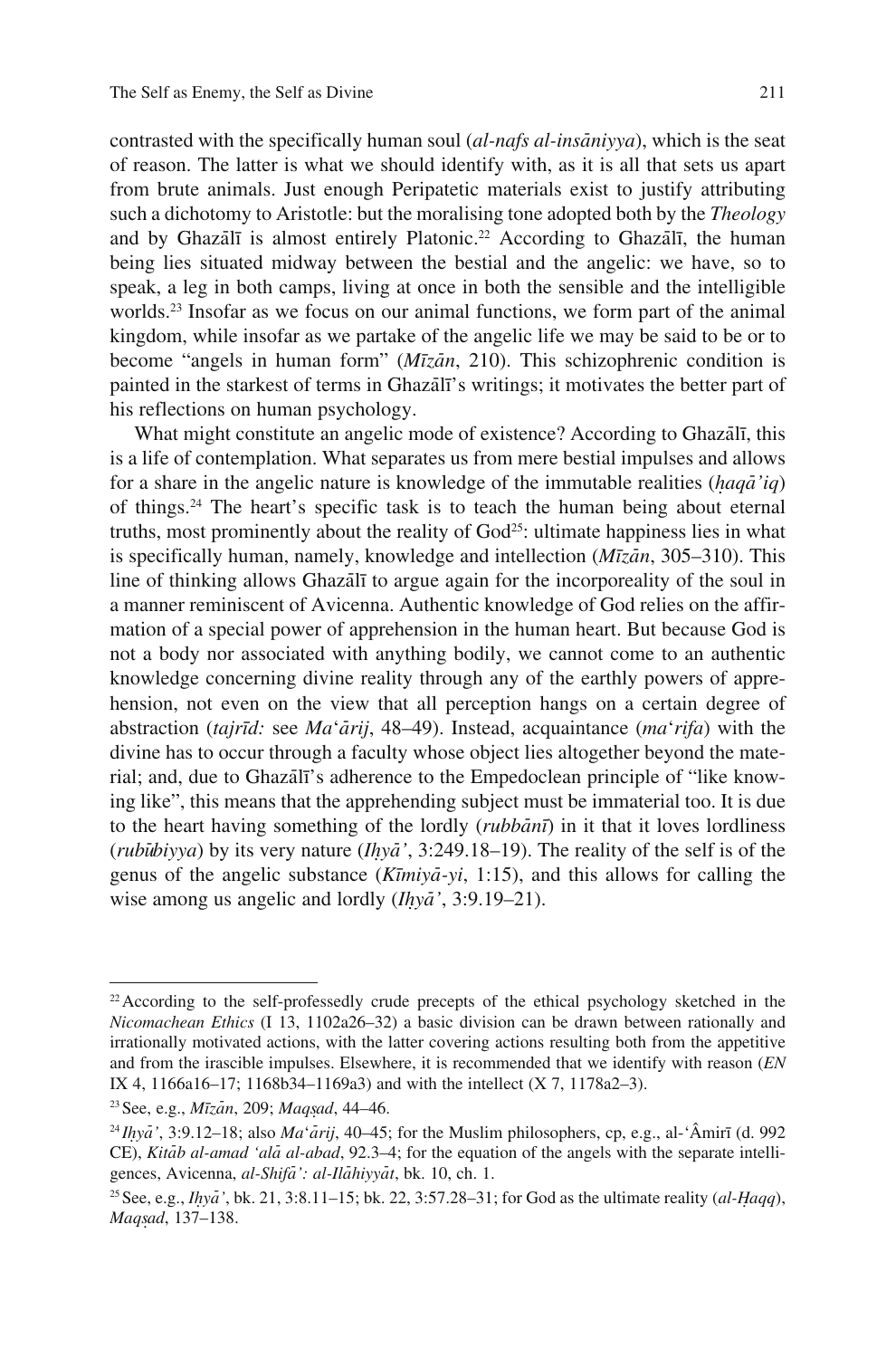Thus intellectual knowledge is what reveals God and His attributes; it is what allows for approximation of God and perfects faith (*Mīzān*, 331). The lower parts of the soul, meanwhile, have a place in the natural order of things in preserving our earthly existence. Ghazali explains in his book *On Disciplining the Soul:* 

Desire has been created for a purpose, and is an indispensable part of human nature. Should the desire for food cease, man would die; should the desire for sexual intercourse cease, man would die out; and should man feel no anger, he would not be able to defend himself from those things which threaten his life. While the basis (asl) of desire remains, the love of property must necessarily remain also, which encourages one to guard it. What is required is not the total extirpation of these things, but rather the restoration of their balance and moderation, which is the mean between excess and defect.

(*Ih*.*ya- '*, bk. 22, 3:52.23–26)26

So, *metriopatheia* rather than *apatheia*. The troubles begin only when these bodily desires get out of hand, as according to Ghazali they inevitably will: for in so doing, they pervert the natural order of things. Letting one's passions rule oneself is to submit to becoming a slave – a state of inauthentic existence, because in this case one's accidents assume the place of one's essence.<sup>27</sup> The natural order of things is that the intellect (*'aql*) rule, while appetite (*shahwa*) and passion (*ghadab*) follow. Ghazali likens the situation to a kingdom where both the tax-collector and the police officer (*sharīf*) are needed, but must submit to the authority of the king and his *vizier*, i.e. reason.<sup>28</sup>

So what is it that drives a wedge between reason and the passions? Because the nutrition of the heart is wisdom, understanding, and the love of God, this is what its nature dictates that it seek out, and any deviation from this inclination can only bespeak a terrible affliction (bk. 22, 3:54.31–55.2 and 57.24–28). The details are obscure, perhaps deliberately so, but Ghazali seems to want to postulate a genuinely demonic power at the opposite extreme from the rule of reason, a profoundly malicious agency that at every turn actively seeks to thwart and contravene the divine order of things. This satanic power manifests itself in those sinister whisperings (*wasāwis*) of which the Qur'an speaks (Q. 114:4–6).

The agencies vying for influence within a single human being thus number four, all in all. The divine and satanic powers stand opposed at either end, with the appetites and passions alternately falling under the sway of one force or the other.<sup>29</sup>

<sup>&</sup>lt;sup>26</sup> Translation by Tim Winter, *Al-Ghazalī: Disciplining the Soul, Refining the Character, and Curing the Sicknesses of the Heart & Breaking the Two Desires*, Cambridge: Islamic Texts Society 1995, 27–28, modified.

<sup>&</sup>lt;sup>27</sup> Mīzān, 240 (correcting the mistyped pagination); cf. *Maqsad*, 74.7–10; *Ihya<sup>2</sup>*, 1:58.3–5 raises the same point in reference to a lust for instrumental goods such as riches.

<sup>28</sup> *Ih.ya- '*, 3:7.11–25; also *Kīmiya- -yi*, 1:19–20; *Ma*'*a - rij*, 80–81; *Mīza-n*, 235–238.

<sup>&</sup>lt;sup>29</sup> See *Ihya'*, 3:10.17–11.8, and cf. 3:249.16–18; a particularly colourful later description of the warring factions in the soul as the angelic and satanic is found in Mulla-Sadra, *Elixir of the* warring *Gnostics*, pt. 3, ch. 8.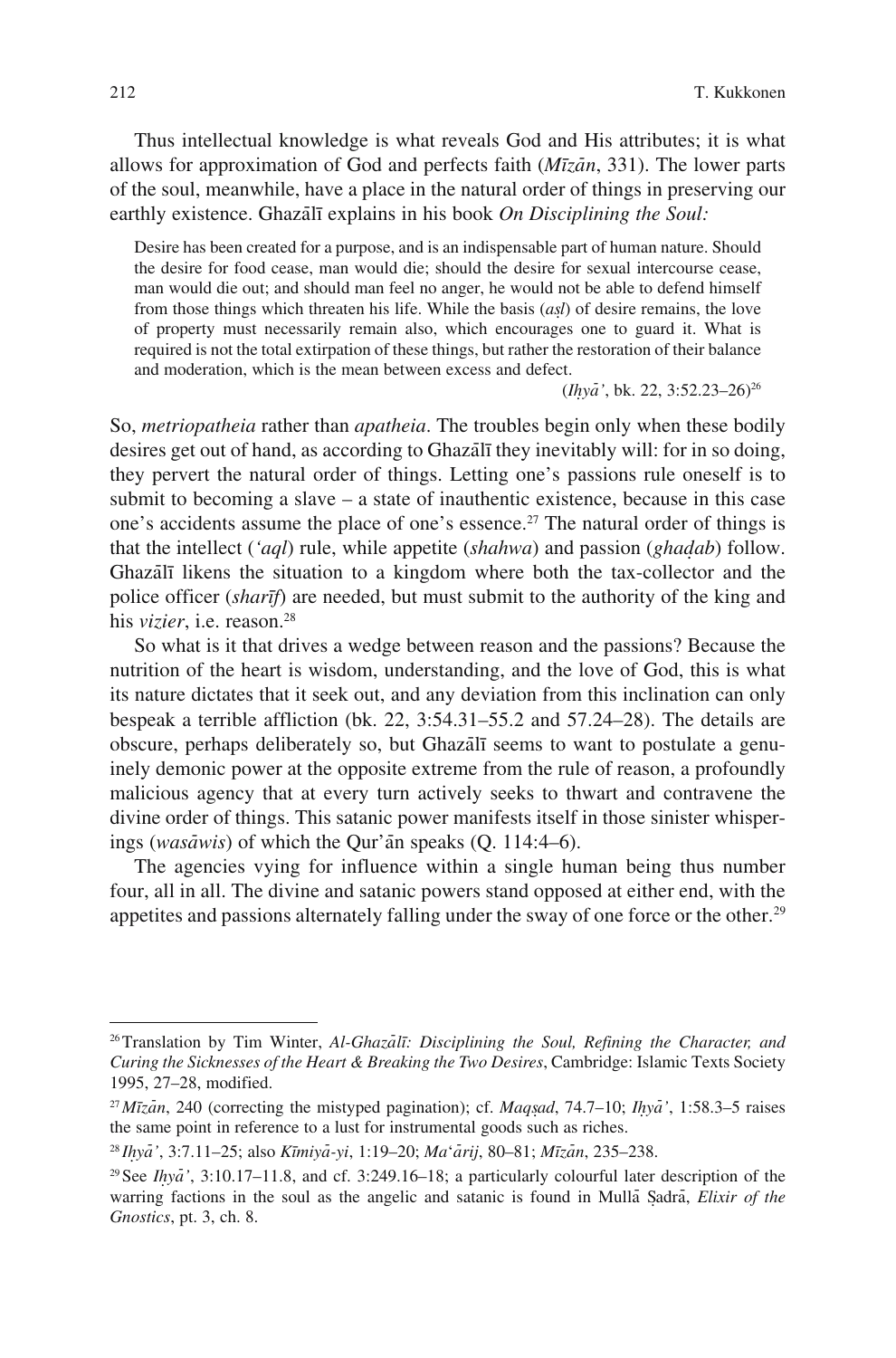And where are we in all of this? According to Ghazali, it is in our activities that our true affiliation stands revealed. To cite Claud Field's translation of the *Chemistry of Happiness* one more time,

The occupation of animals is eating, sleeping and fighting; therefore, if thou art an animal, busy thyself in these things. Devils are busy in stirring up mischief, and in guile and deceit; if thou belongest to them, do their work. Angels contemplate the beauty of God, and are entirely free from animal qualities; if thou art of angelic nature, then strive towards thine origin, that thou mayest know and contemplate the Most High, and be delivered from the thralldom of lust and anger.

(*Kīmiya- -yi*, 1:15)

It is clear where our loyalties are supposed to lie; we are asked to identify with our contemplative self and to resist the temptation to identify with our animal urges (to say nothing of those devilish murmurings that tell us that our self-realisation lies in setting ourselves against the divine plan). This, and only this, can lead to any meaningful and lasting bliss.

# **Indentification and Annihilation**

Attractive as the picture painted by Ghazali may be, a few persistent problems remain. Firstly, there are puzzles about the intellect that are not easily resolved: learned people have disagreed as to what the definition and real nature of this intellectual principle is  $(Ihya^7, 1:83.9)$ , for instance quarrelling over whether it is an accident or a self-standing substance  $(Ihy\bar{a}$ <sup>'</sup>, 1:82.3–4). One would think that without some basic level of agreement on such a fundamental point, the whole theoretical edifice would threaten to topple under its own weight. Nonetheless, in the *Revivification* Ghazali refuses to take an explicit stand on the issue, all the while insisting that the answer can only be decided on the basis of divine disclosure and therefore does not have a place in a work on practical religion. Different proposals have been advanced in order to explain Ghazali's reticence to take a stand on this point, ranging from sincere indecision to wilful obscurity and blatant misdirection: the emerging scholarly consensus is that Ghazali's philosophical psychology is more Avicennian and dualist than he is willing to let on.<sup>30</sup> The most serious accusation that this raises has to do with the question of likening the divine with some aspect of creation (*shirk*, *tashbīh*), a mortal sin according to Islamic law and yet something that Ghazali's theory of cognisance of the divine seems to require. Does Ghazali's theory of a higher, intellectual self that is able to associate with the lordly require a robust theory of divinisation? Ghazali certainly does not shy away from using the term (see *Ihya<sup>'</sup>*, 3:9.19–21 and *Maqsad*, 65).

<sup>&</sup>lt;sup>30</sup> For a careful setting of the problem that comes down on the "esotericist" side of the debate see Gianotti 2001; for a differing viewpoint, e.g., Griffel 2004.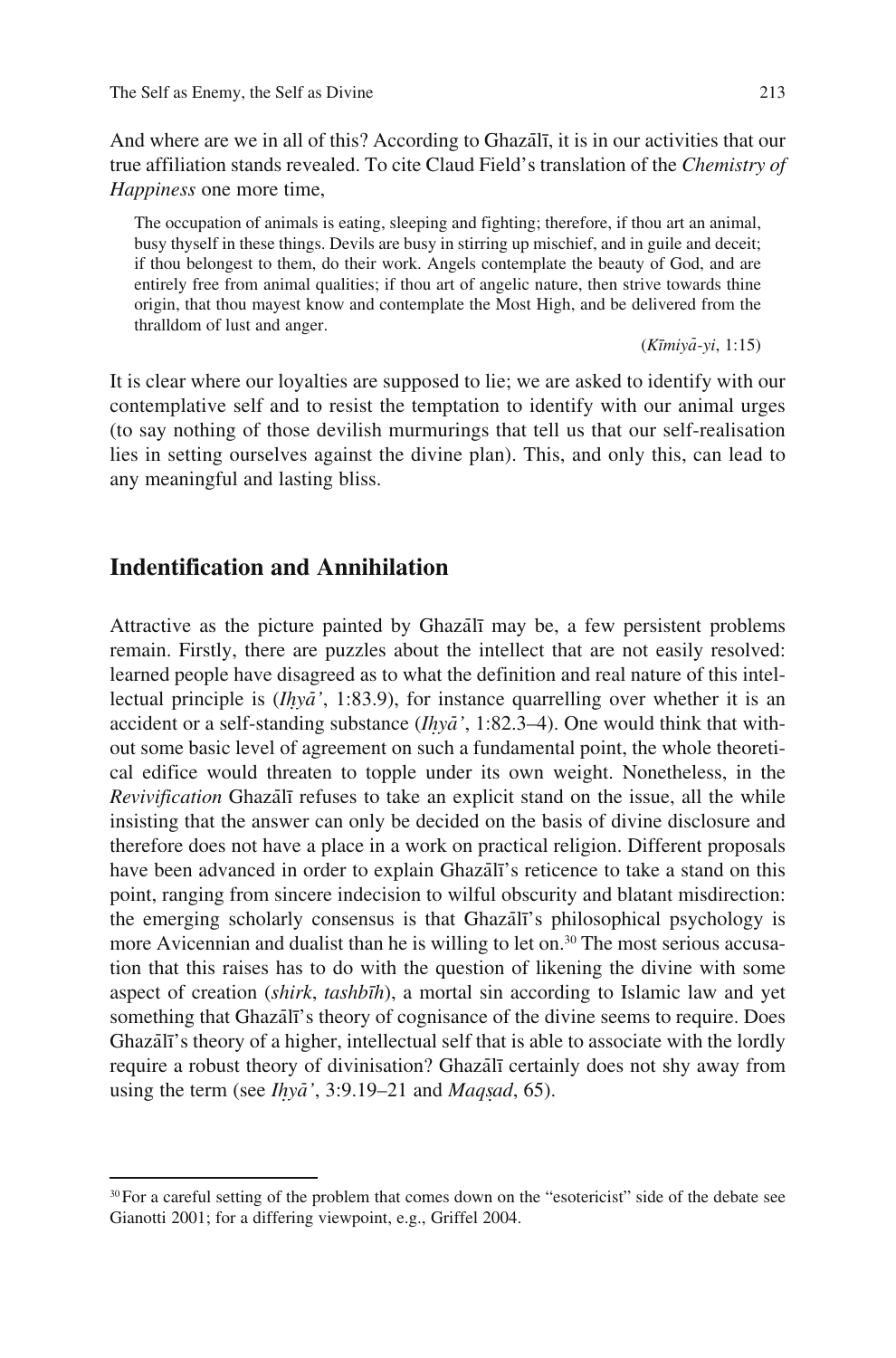Secondly, and on a related note, if the ultimate goal of aligning oneself with the divine purpose should ever be reached, then this would seem to entail the annihilation of any individual perspective whatsoever. The problem has received a great deal of commentary from scholars working on late ancient Platonism: if true enjoyment of the intelligible world hinges upon the identity of the knower and the known – if the mirror of the soul is polished to the point of becoming entirely transparent – then who in the realisation of such a beatific vision is the "I" that does the enjoying? In the medieval period the problem famously crops up in the "Averroist" debates in Paris in the 1270s.

Admittedly, not all premodern philosophers would have greeted either one of these conclusions as altogether undesirable. Take the following concise statement by the Baghdadi Christian philosopher Yaḥyā Ibn 'Adī (d. 974 CE) in his *Reformation of Morals:*

Men are a single tribe, related to one another; humanity (*al-insaniyya*) unites them. The adornment of the divine power is in all of them and in each of them, and it is the rational soul. By means of this soul, man becomes man. It is the nobler of the two parts of man, which are the soul and the body. So man in his true being is the rational soul, and it is a single substance in all men (*jawhar wa-<sup>h</sup>*.*id fī jamī*'*al-na-s*). All men in their true being are a single thing (*kullu-hum bi-l-h*.*aqīqa shay' wa-h*.*id*), but they are many in persons. Since <sup>*n*</sup> their souls are one (*kanat nufusu-hum wahida*), and love is only in the soul, all of them must show affection for one another and love one another.<sup>31</sup>

Clearly in this example the notion of a hive-mind of sorts (perhaps on the lines of Averroës' later unity of the intellect) is held out as a promise, not as a threat. When we recognise that reason unites us, then a healthy disdain for personal predilections will develop and a recognition that the interests of others are ours as well will take its place.32 The appeal to a common humanity on the basis of a shared capacity of reasoning somewhat resembles that of the Stoics.

The Sufi tradition would similarly view the loss of the self as a desirable outcome in our worldly struggles against our own bad impulses, albeit from very different motives (mainly, the desire to emphasise God's absolute power). In this tradition the overtones of 'surrender' (to the will of God, that is) that are discernible in the very term *islam* were taken to indicate that faith entails giving up every notion of autonomous selfhood. Many contemporary translators and students of Islamic mysticism accordingly end up translating *nafs* as ego, and the annihilation of the self as an eradication of the same; the choice is understandable, but obscures from sight the true radicalism of the Sufi programme. Typical is the formulation of

<sup>&</sup>lt;sup>31</sup> Tahdhīb al-akhlāq, in The Reformation of Morals. A Parallel Arabic-English Edition, ed. S.K. Kussaim, trans. S.H. Griffith, Provo, UT: Brigham Young University Press 2002, 106.2–9. Ethicists in the modern era have, of course, argued for the value of an impersonal standpoint for long: for one recent example see Derek Parfit, *Reasons and Persons*, Oxford: Oxford University Press 1984.

<sup>&</sup>lt;sup>32</sup> See the comments on the importance of overcoming one's irascible impulses, etc. in the continuation to the *Reformation*.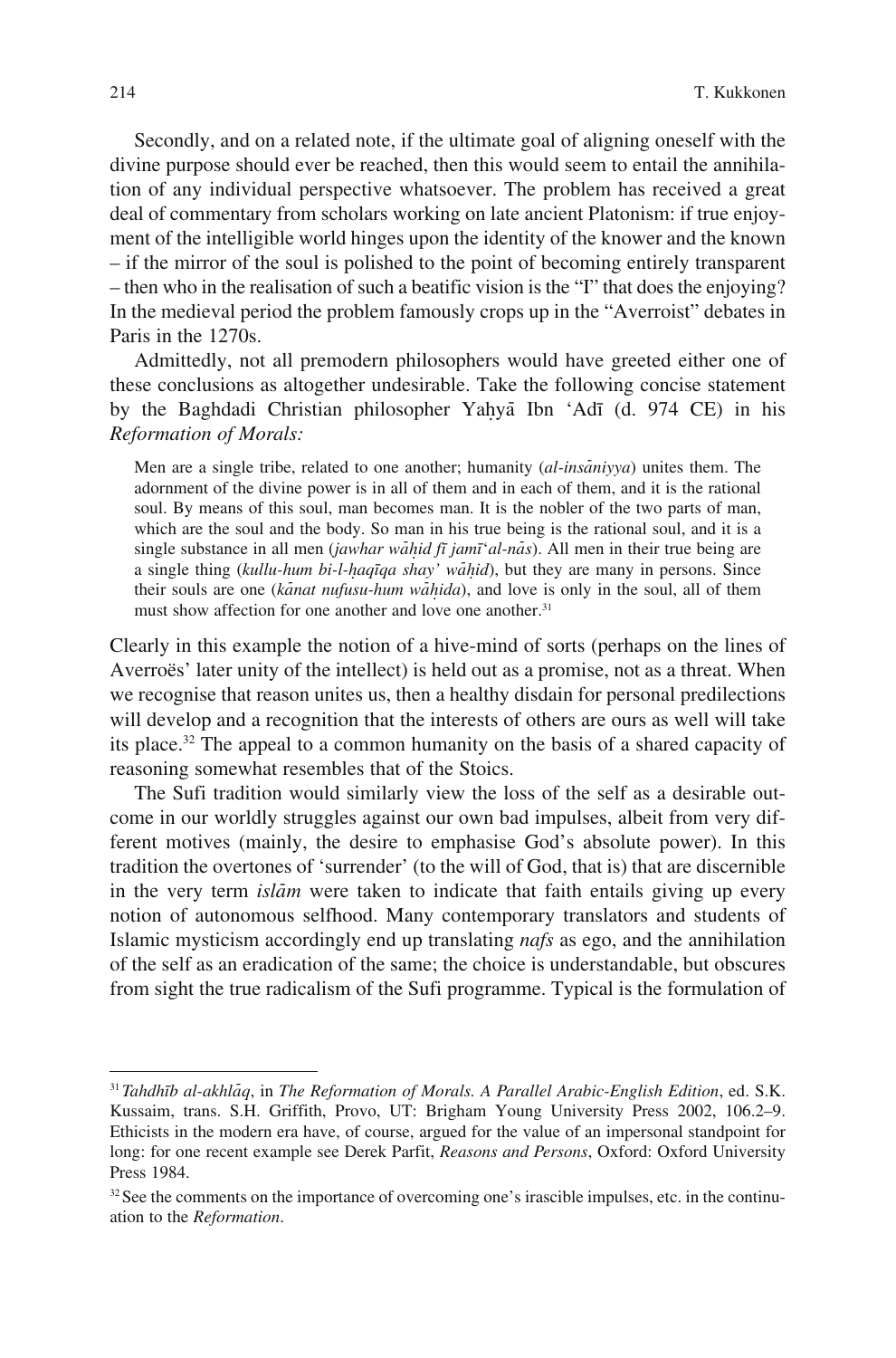the 14th-century Indian mystic Sharaf al-Dīn Manīrī in the 37th of his *Hundred Letters* (*Maktubat-i Sadi*). According to Manīrī, the only thing standing between us and God is our *nafs*, so that when the seeker "engages in austerities and struggle with self and turns away from following his selfish inclinations, he emerges from the veil of his ego. Then there occurs revelation upon revelation, vision upon vision[...]"<sup>33</sup> In Ghazālī's analysis, too, dominion consists in exercising dominance over one's enemies: one's foremost enemy is one's self, which is between one's two flanks (*Maqs*.*ad*, 86.11–12). Becoming angelic means divesting one's human attributes (al-sifat al-bashariyya) altogether.<sup>34</sup> One must be freed of oneself (*yuslam min nafsi-hi: Magsad*, 74.10–11) if one is to achieve authentic existence as part of the intelligible domain.

Indicative of the way that the two traditions – the intellectualist and the Sufi – meld in the later Islamic tradition is Mulla Sadra's (d. 1640 CE) appropriation of the thought of the Andalusian mystic Ibn al-'Arabī (d. 1240 CE). Mullā Sadrā in his *Elixir of the Gnostics* urges his reader to embark on a journey of self-discovery, and for the greater part prescribes an Aristotelian/Platonist programme in plotting its course; yet when it comes to describing the final stage on the wayfarer's journey, Mulla Sadra paradoxically reveals that this has to do with "removing from your road to Him the harm of your existence."35 The sting of this revelation is somewhat lessened once one acknowledges that one's individual existence was illusory in the first place: all that the rational soul and human self is, is a mirror for reflecting aspects of the divine self-disclosure, not an independent reality of its own (a play on Aristotle's contention that the material intellect is potentially all things, while actually none of them).<sup>36</sup> The point is essentially the same that Roderick Chisholm makes in a more secular setting, while commenting on the way the notion of the subject is present in the Aristotelian tradition. Our expectations of the results of introspection notwithstanding, the discovery that the perceiving subject is in essence transparent is a positive result, and genuinely informative.<sup>37</sup> This appears to be what Ghazalī is getting at when he discusses (in very allusive fashion, mind) the pregnant Islamic saying according to which God created Adam, i.e. the first archetypal human, "according to His form".38

<sup>33</sup> Maneri, *The Hundred Letters*, trans. P. Jackson, New York: Paulist Press 1980, 142–143.

<sup>&</sup>lt;sup>34</sup> *Mīzān*, 210; this reproduces a theme in Miskawayh, on whom see Roxanne Marcotte, "The Role of Imagination (*mutakhayyilah*) in Ibn Miskawayh's Theory of Prophecies", *American Catholic Philosophical Quarterly* 73(1999), 37–72, see p. 54.

<sup>35</sup>*Elixir of the Gnostics*, pt. 2, ch. 10 (§64 Chittick).

<sup>36</sup> For details see, e.g., Ibn al-'Arabī, "Wisdom of the Heart", in A. 'Afifī (ed.), *The Bezels of Wisdom: Fusias 300, 0.8, ten di Thalen, Misdom et die Treate , m. 11.*<br>*Wisdom: Fusias al-hikam, Beirut: Dar al-kitab al-'arabī 2002, 119–126.* 

<sup>37</sup> See Roderick M. Chisholm, "On the Observability of the Self", *Philosophy and Phenomenological Research* 30(1969), 7–21.

<sup>&</sup>lt;sup>38</sup> See, e.g., *Mishkāt*, 21.12–22.4; the passage is a particular favourite of Ibn al-'Arabī's, with a large part of the *Fus*<sup>*u*</sup><sub>*s*</sub> dedicated to its exegesis.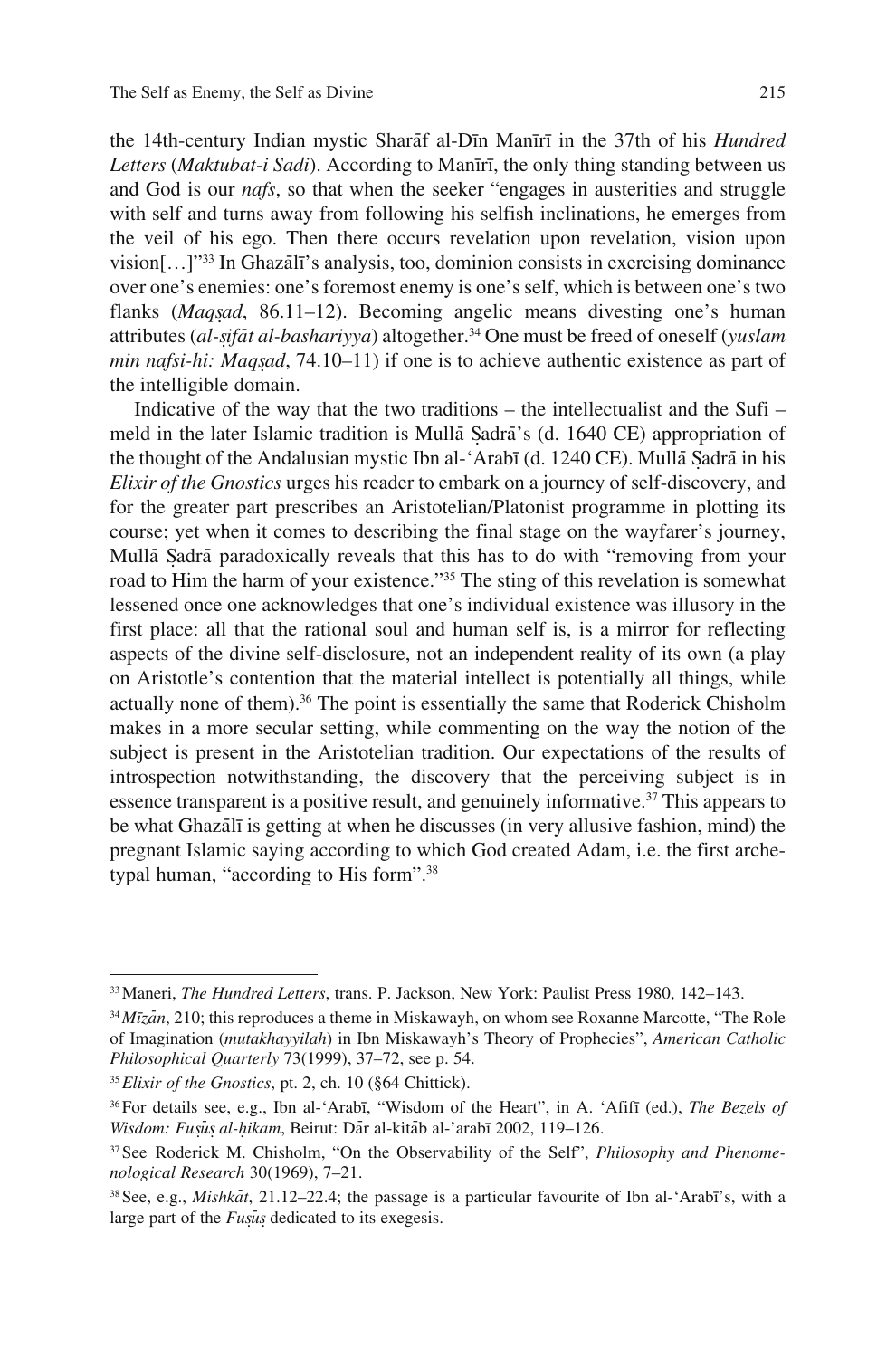#### **Struggling with the Self**

We appear to have arrived at an impassé in our quest for self-knowledge. The divine self is elusive, inscrutable, and may well turn out to be entirely impersonal; the lower self, meanwhile, is indisputably *mine*, but at the same time it is mean and base and hardly worthy of attention. Where to go from here? Ghazali's tactic, I will argue, is to make a virtue out of necessity, and this in quite the literal sense. The shift is instituted through a newfound focus on the practical intellect, a part of Aristotelian psychology to which Avicenna among Ghazālī's predecessors had paid relatively little attention, though the moralist literature coming out of Baghdad had shone some light on it.39

A suitable starting point is Ghazālī's belief, central to his entire epistemological enterprise, that any disclosure of the divine reality can in the final analysis occur only through an extension of divine grace from the top down; it is not something that the human thinker can achieve merely by way of inference and willpower.<sup>40</sup> This effectively puts the attainment of ultimate bliss beyond human control and human achievement – a welcome result for Ghazali, who strenuously defends the Islamic tenet that God "guides whom He wills and leads astray whom He wills." The details of this departure from Avicennian epistemology are beyond the scope of this study, but its significance cannot be overlooked.

For all of this, there is still something we can do to help our case. The soul's ultimate happiness lies in the contemplation of the realities of things divine and unification with them, true; however, such a state cannot be attained except through subjugating the appetitive and the irascible powers, and this again requires spiritual warfare and good works  $(M\bar{z}a\bar{n}, 221)$ . While such preparation in itself is not enough, and while any preparatory work done in anticipation of the divine selfdisclosure does not on its own guarantee its arrival, one may still ready oneself for God's gracious descent through a conscious effort to curb the animal impulses and to eradicate the demonic propensity for destruction and perversity  $(M\bar{z}a_n, 400)$ . Spiritual warfare – Ghazali's celebrated larger *jihad* – is said to be the sole key to unlocking the hidden sciences, even if in the final analysis this occurs through God's grace, not through man's own efforts (*Ihya*', bk. 1, 1:43.20). Knowledge of God, after all, will not enter an impure heart (*Ihya<sup>'</sup>*, 1:51.20).

Accordingly, the principal aim of Ghazali's *Criterion of Action*, to take but one example, is to outline the practical knowledge necessary for spiritual warfare and the struggle against the passions.<sup>41</sup> In fact, Ghazal<sub>I</sub> positions the main part of his

<sup>39</sup> On Avicenna's scant remarks on ethics see Majid Fakhry, *Ethical Theories in Islam*, 2nd expanded ed., Leiden: E. J. Brill 1994, 107–110.

<sup>40</sup> This feature is noted already by Farid Jabre, *La notion de la ma'rifa chez Ghazali*, Beirut: Lettres Orientales 1958.

<sup>&</sup>lt;sup>41</sup> See *Mīzān*, 231; such a struggle necessarily precedes any correct understanding of the spiritual realities, *Mīzān*, 399.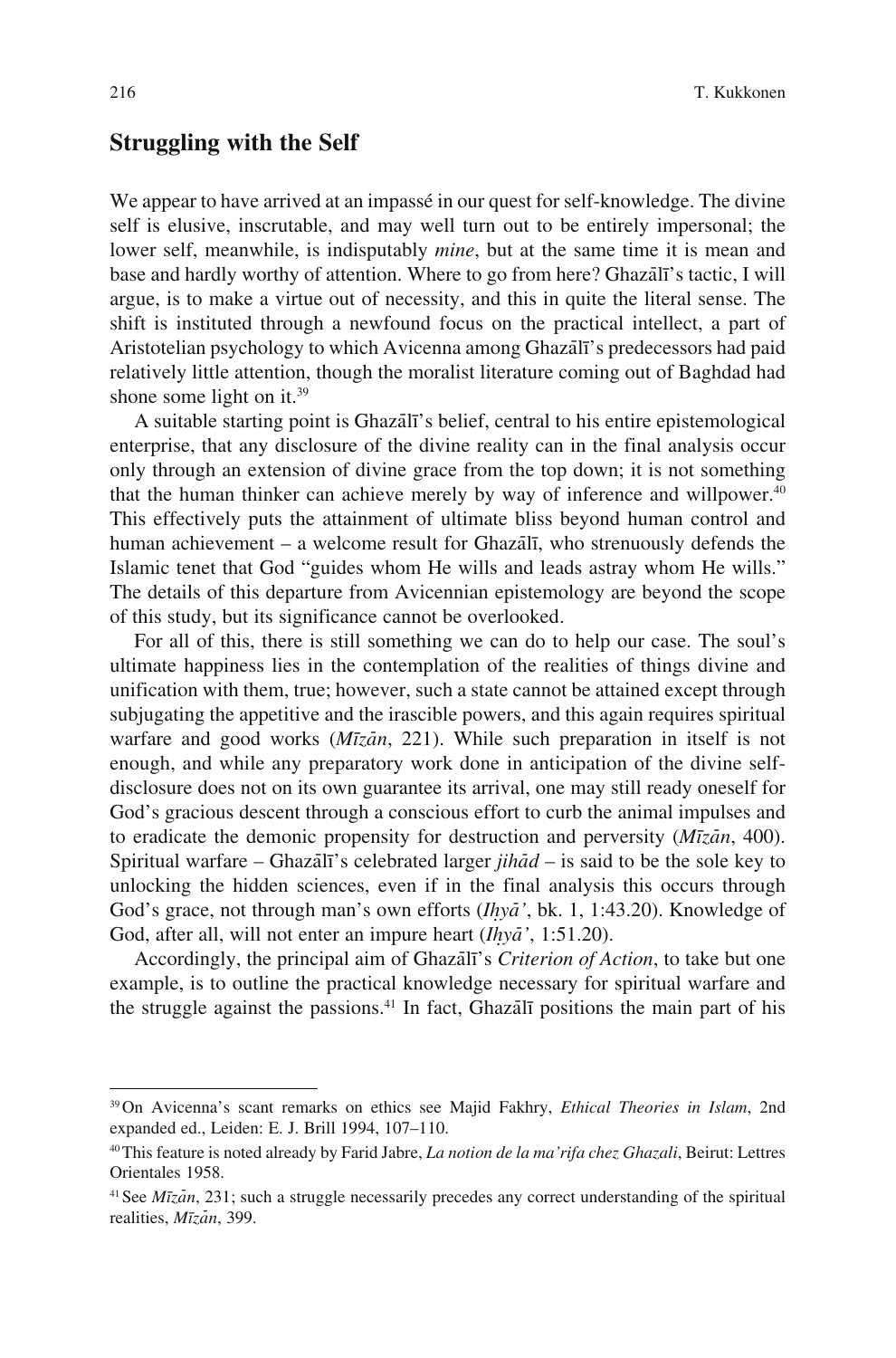later authorial output squarely in the "spiritual medicine" genre of which Abū Bakr al-Rāzī's (d. 925) *al-Tibb al-rūḥānī* is a prime early example.<sup>42</sup> In many ways, Ghazalī's exposition seems to be modelled directly on Ahmad Ibn Muhammad Miskawayh's (d. 1030) earlier work *On the Refinement of Character*; another major source is Abu<sup>Talib</sup> al-Makkī's *Nourishment of the Hearts*.<sup>43</sup> What both these works have in common is a dynamic approach to the construction of the self. Despite occasional warnings against the unhealthy urges of the self/soul, this principle remains fundamentally malleable and subject to the control of the rational soul.

It is here that the Aristotelian notion of the practical intellect gains in prominence. According to Ghazali the term 'intellect' is used equivocally of the faculties of knowledge (*'alim*) and action (*'amil*), both of which attach to this power equally  $(Mizan, 203)$ . The rational soul is thus rather like the god Janus, inasmuch as "it has as it were two faces: one is [turned] towards the body […] the other towards the exalted principle."<sup>44</sup> And, strangely enough, whereas all that the theoretical intellect can do is patiently wait for the chance to witness the divine, the practical intellect is constantly busy in managing worldly affairs. This in fact is something Ghaz*a -* lī will have learned from Avicenna: with respect to the intelligible universe, the theoretical faculty is essentially passive, whereas the practical intellect at least gets to be the active partner in relation to the body and its various powers.<sup>45</sup> There is something paradoxical about this, seeing as the theoretical intellect with its connection to the intelligible world is supposed to enjoy a "separate" (*mufariq*) subsistence,<sup>46</sup> while the practical intellect must needs remain inextricably intertwined with the Aristotelian definition of the soul as the form of the living body, with all of its worldly attachments.<sup>47</sup>

Another way of contrasting the theoretical and the practical intellect in Ghazali is to point out that there does not seem to be anything particularly personal about an investigation that has at its crosshairs a definition of "essential humanity". To the contrary, a single scholar should in principle be able to prescribe a common ideal to an audience encompassing all humankind. In a marked contrast, the obligation

<sup>&</sup>lt;sup>42</sup> See, e.g., *Ihya'*, 1:9.32–39; the *Chemistry of Happiness* bears the same stamp.

<sup>&</sup>lt;sup>43</sup> The two works in the original are called  $F\bar{\iota}$  *tadhh* $\bar{\iota}$ *b al-akhlaq* and *Qut al-qulub*; see here Timothy Winter's informative comparison (1995, lvi–lvii).

<sup>&</sup>lt;sup>44</sup> Ma'arij, 41.14–16; see Mīzan, 205; cf. Ibn Sīna, Avicenna's De Anima (Arabic Text). Being the *Psychological Part of Kitab al-Shifa'*, ed. F. Rahman, London: Oxford University Press 1959, bk. 1, *Psychological Part of Kitab al-Shifa'*, ed. F. Rahman, London: Oxford University Press 1959, bk. 1, ch. 5; similarly, e.g., Mulla- S.adra- , *The Elixir of the Gnostics*, pt. 3, ch. 10 (§56 Chittick).

<sup>&</sup>lt;sup>45</sup> See *al-Shifa': al-Nafs*, bk. 5, ch. 1 (202–209 in Rahman); the same interplay between active and passive is described in Ghazali's *Tahafut al-falasifa* (in *Incoherence of the Philosophers* 2nd ed., trans. Michael E. Marmura, Provo, UT: Brigham Young University Press 2000, 181.7–15).

<sup>&</sup>lt;sup>46</sup> Ghazalī in the *Revivification* makes the important observation that the heart *qua* intellect differs from the knowledge that the human being possesses: as the locus (*mahall*) of knowledge and the receptacle for divine revelation, the heart is perceiver rather than perception itself, see *Ih.ya- '*, bk. 21, 3:5.13–18.

<sup>47</sup> On soul as substance and soul as form see, e.g., Avicenna, *al-Shifa- ': al-Nafs*, bk. 1, ch. 1.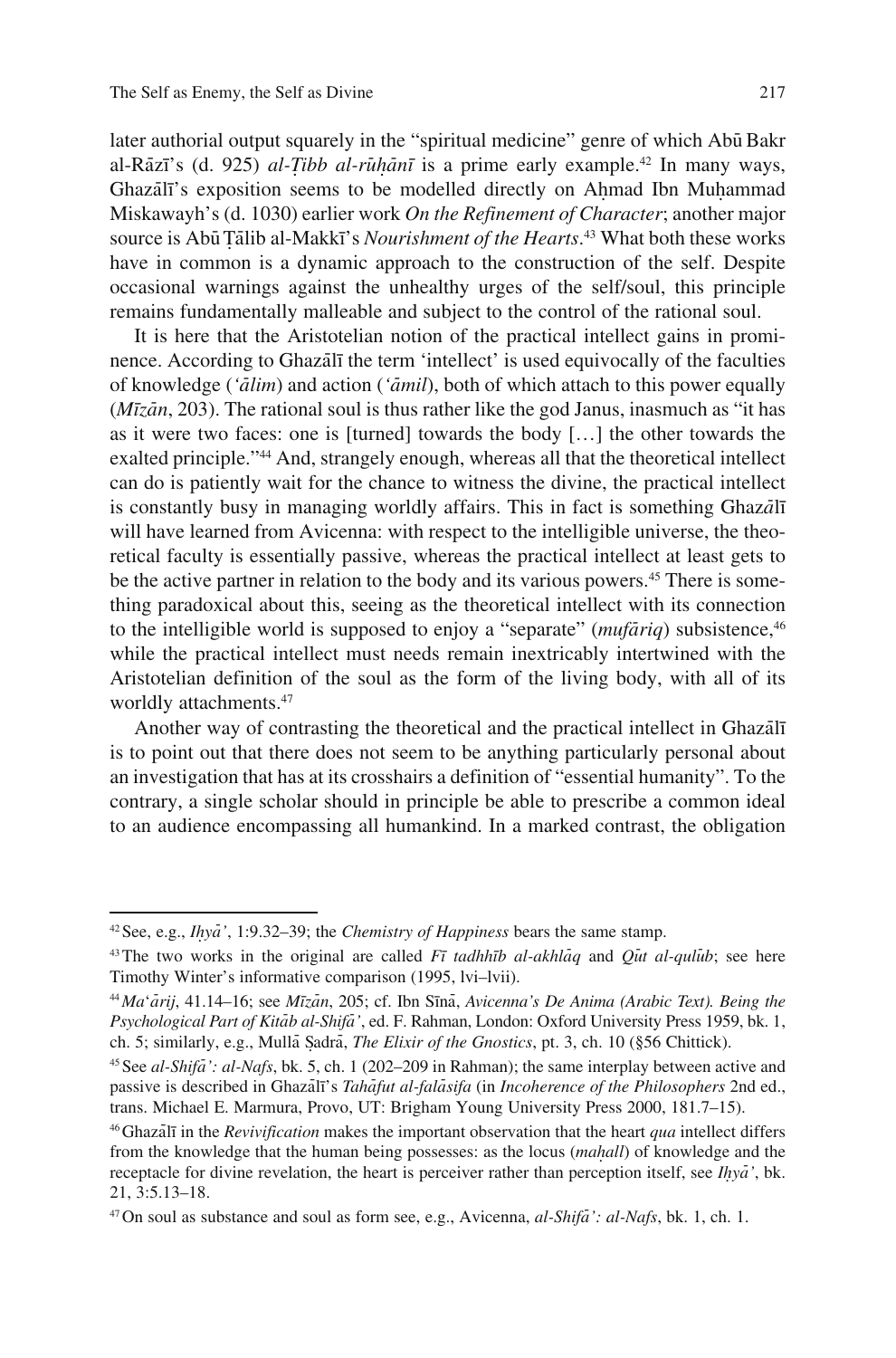to engage in spiritual warfare emerges as an intensely personal one. One's faults and failures are one's own, and even if outside counsel is welcome in this struggle, what can safely be said is that no two diagnoses and prescriptions will ever be the same.<sup>48</sup> The search for the human essence is common and scientifically guided, while the questioning of one's lower instincts and motivations takes on a much more individual character. Here, the particular overtakes the universal.<sup>49</sup>

Take for instance the way in which Ghazali treats the divine attribute of awareness in his explication of the *Beautiful Names of God*. Ghazali first defines awareness as a subset of knowledge – the type of knowledge that attaches to the inner dimension of things, to be precise, as opposed to their external features. God is thereby said to be supremely aware, since He possesses such knowledge to the utmost degree. After such an introduction, it would seem natural for Ghazali to play up once more his love of knowing "the realities of things" whilst explaining what the human being's share in such an attribute can be. If God's awareness is said to consist in his knowledge concerning the world He has created, then is not our awareness, too, tied to a knowledge of that same world? No!

The servant's share in this [attribute] lies in being aware of what occurs in *his* world. A servant's world in turn [consists of] his heart, his body, and those hidden things that characterise his heart: treachery, deception, preoccupation with the present life, evil intent [wrapped up in] good appearances, and the pretence of sincerity where it is lacking. These cannot be known except through extensive experience. [The experienced person will be] aware and mindful of his own self and know its [ways of] deceiving and deluding and holding out illusions: he will hold guard against himself and toil in opposition to it, assuming watch over it. Among the servants [of God], such a man deserves to be called 'aware'.

(*Maqs*.*ad*, 112, emphasis added.)

One's dominion over one's world, by which is meant primarily one's body, resembles the Creator's dominion over the universe at large (*Ma*<sup>*'arij*, 148). Recall once</sup> more also the simile involving the vizier, the tax-man, and the police officer: the boldly drawn analogy between God's world and the world of humankind reinforces the impression that it is precisely our inner life – our self-governance – that has been allotted as our primary dominion.

<sup>&</sup>lt;sup>48</sup> Thus Ghazalī in his book *On Disciplining the Soul*: "Were a physician to treat all of his patients with a single medicine he would kill most of them; and so it is with the Sufi master, who, were he to charge all his aspirants with one kind of exercise, would destroy them and kill their hearts. Rather, attention should be paid to the illness of each aspirant, his circumstances, his age, his constitution, and the capacity of his body to perform such exercises, which should be prescribed on this basis" (*Ih.ya- '*, bk. 22, 3:56.23–26); the translation is Tim Winter's (1995).

<sup>49</sup> Cp. Aristotle, *Met*. I 1, 981a13–20, where it is laid down as a rule that the job of the physician is not to heal "man, but […] Callias or Socrates or some other called by some such individual name."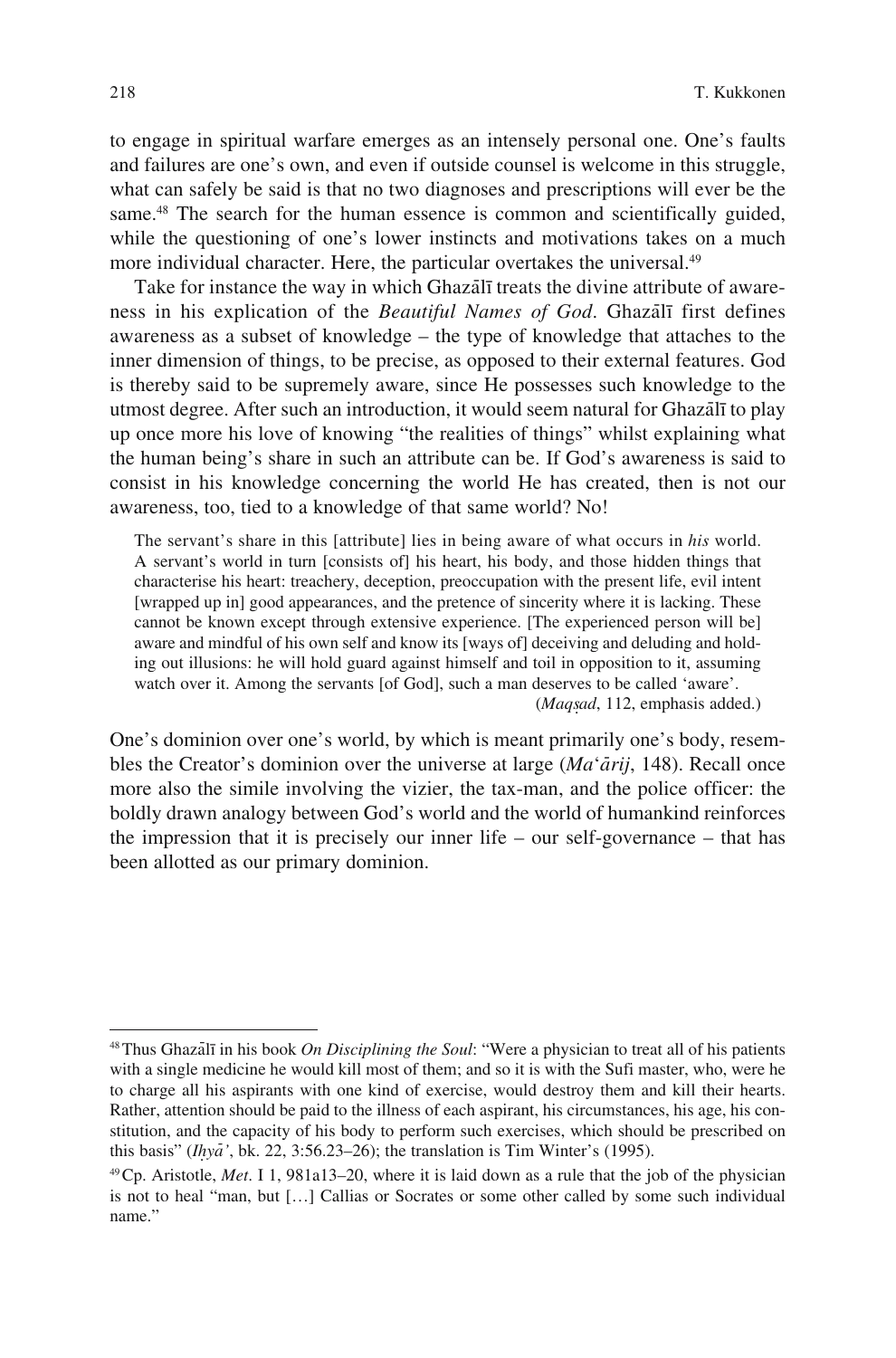## **Mirrors and Masks**

This brings us to a few observations regarding the relation between the solitary self and the societal one. The *Revivification* was written primarily with the individual in mind who had come to recognise a void in his or her own spiritual life, much like Ghazali himself had done some ten years previous.<sup>50</sup> Would he then greet the eager wayfarer with the exhortation: "Healer, heal thyself?" Evidently not: in fact, Ghazālī's recipes for finding out what state one's soul is in invariably involve other people, the testimony of friends and countrymen. All too often we are blind to our own faults.<sup>51</sup> The preferable thing to do, Ghazali says as a good Sufi should, is to find a reliable master or Shaykh: however, these are few and far between. (*Ihya<sup>'</sup>*, 3:59.1–3) The second option is to find a good friend, one who will not hesitate to point out one's weaknesses; the potential pitfall is that friends are often soft-hearted and willing to think only the best of us (3:59.4–22). It is because of this that one's enemies are a particularly valuable sort of friend in this sort of situation. People who routinely assume the worst of us more often hit the mark than not; therefore "keeping one's friends close, but enemies closer" is a dictum that could find use in areas besides politics  $(3:59.23-26)$ . Finally, Ghazali reminds us that it is good for us to mingle among people in general and to learn from each other's foibles, weaknesses, and subtle personality quirks. As the Prophet had reminded his people, "The believers are mirrors for one another" (3:59.27–30). The mirroring relation is an unmistakably Platonic theme, although here again the source is likely to be pseudo-Aristotelian – this time, the *Treatise of the Apple*. 52

Why, though, should outside evidence be given preponderance in determining our spiritual state? We may here glance back at where we first began. It is in our actions that our character stands revealed, Ghazali has told us: there simply is no better witness to our state – certainly not any internal monologue, which according to Ghazali is always prone to delusional and defensive editorialising anyway. In fact, Ghazali holds that God and one's self are alike in that both are best observed indirectly:<sup>53</sup> just as God can be seen everywhere and nowhere,

<sup>&</sup>lt;sup>50</sup> On these developments see the remarks made in the *Mungidh* under the "Sufism" chapter.

<sup>51</sup> *Ih.ya- '*, bk. 22, 3:58.33–36, following the Gospel of Matthew 7:3.

<sup>52</sup> The *Treatise of the Apple* purports to describe a deathbed dialogue between the philosopher and Simmias. Wisdom is achieved through the spirit, which is to say the immaterial, so a first requisite of wisdom is knowledge of self or soul (*nafs*). This is attained first through fortification, i.e. improvement of character, which again is achieved through letting others describe one's self for oneself. The same way that the ill must consult physicians and the blind must have their complexion described to them by their companions, we need to have our condition outlined for us by our fellow human beings – preferably, other seekers after wisdom. For an English translation of the Arabic *De pomo* see Chittick 2001, 106.

<sup>&</sup>lt;sup>53</sup> There is ample ancient precedent to the notion that the soul, like God, cannot be perceived directly: both manifest themselves in works and in the orderliness of the *kosmoi* that form their respective domains of influence. For rich documentation spanning the philosophical literature, Philo, and the Greek Fathers see Philip Lyndon Reynolds, "The Essence, Power and Presence of God: Fragments of the History of an Idea, from Neopythagoreanism to Peter Abelard", in Haijo J. Westra (ed.), *From Athens to Chartres*, Leiden: E. J. Brill 1992, 351–380, pp. 351–362.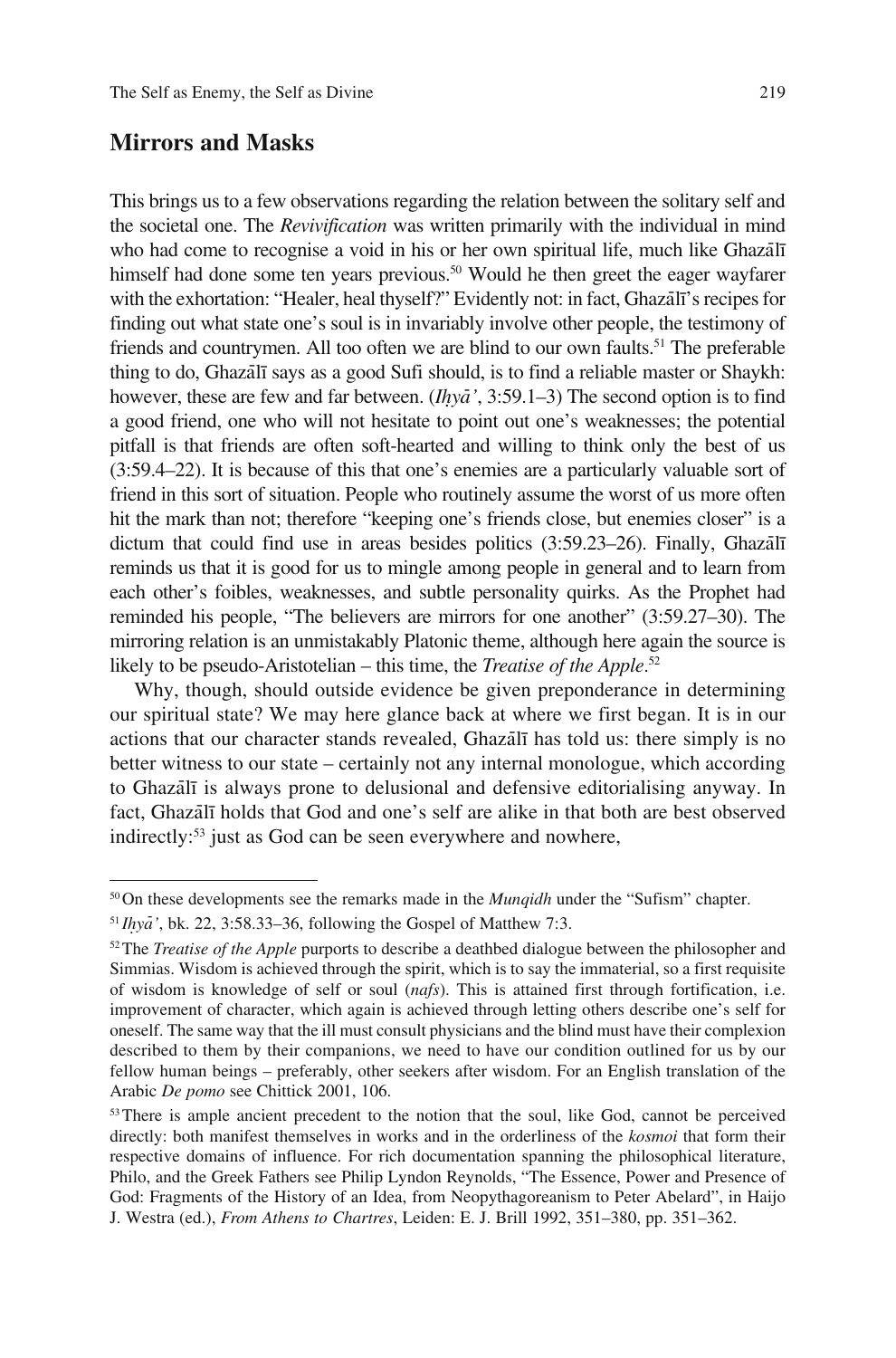The intention  $(ma<sup>i</sup>n\bar{a})$  by which a human being is a human being is both evident and obscure. It is evident when inferred from his orderly and wise actions; it is obscure when sought by what the senses perceive. [...] This quiddity is obscured from the senses, but evident to the intellect by way of inferring it from what [a human being] achieves and how he acts.

(*Maqs*.*ad*, 149–150)

The plain reading here, of course, is that the true self (the untainted rational soul) cannot be perceived by the outer senses but only by something structurally similar, *viz.* another intellect. And this is quite right; this is indeed what we are meant to infer. But I would suggest that more is going on in the text. Take note of Ghazālī's chosen examples: it is by observing a person's *actions* over a sustained period of time that we affirm her or his humanity. If someone consistently acts in an orderly and wise manner, we may conclude that we are dealing with a human being – clearly here a normative notion: conversely, bestial or destructive behaviour also reveals to us something about the perpetrator's true character, something that in the resurrection shall become evident to all.<sup>54</sup> And again, an outside observer is more likely to be able to cut through the thicket of thin justifications and excuses to get at the real motivating factors than is the perpetrator him- or herself.

We are what we do: among other things, this conviction grounds Ghazali's further faith that in the afterlife, we shall each receive the fate best befitting to us. Ghazalī thus explains those visions that people sometimes have of their acquaintances being magically transformed, e.g., into dogs and pigs. What such visions disclose are intentions or meanings  $(ma^2\bar{a}n\bar{\imath})$  that already exist in their subjects. It is merely that in death, the material conditions that cloak such intentions fall off, revealing for all to see what such people already in fact are.<sup>55</sup> The same interpretive framework explains al-Ghazali's insistence, both in the *Chemistry* and elsewhere, on judging the tree by its fruit.56 When it comes to explaining how good acts and mortification of the soul create and enforce positive character traits – for instance, it is in constant acts of giving that the attribute of munificence is acquired (*sifa al*sakhā': see *Ihyā*', 3:210.25–27) – and how, conversely, wicked actions conspire to produce wicked people, Ghazali freely avails himself of the Aristotelian doctrine of habituation (see *Ihya<sup>'</sup>*, 3:55 ff.). The treatise *On Disciplining the Soul*, long considered a centrepiece in the *Revivification*, in fact reads like a monotheist's guide to the *Nicomachean Ethics* in many places. Special attention is paid to the doctrine of the mean and its attendant complications; another favourite theme is how character is nothing but a condition or state (*hay'a*) of the soul-self that is particularly wellestablished (3:49.19).

<sup>&</sup>lt;sup>54</sup> With a few exceptions, al-Ghazali advocates suspending judgement in this world concerning another person's piety or impiety, see Sherman Jackson, *The Boundaries of Theological Tolerance in Islam: Abu- Ha-mid al-Ghaza-lī's Faysal al-Tafriqa Bayna al-Islam wa al-Zandaqa*, Oxford: Oxford University Press 2002.

<sup>55</sup> See *Ih.ya- '*, 1:52.8–12; *Kīmiya- -yi*, 1:23; *Fad*. *a - 'ih.*, 201; the apprehension of the intentional aspects of reality is an Avicennian trope, on which see Deborah L. Black, "Estimation (*wahm*) in Avicenna: The Logical and Psychological Dimensions", *Dialogue* 32(1993), 219–258.

<sup>&</sup>lt;sup>56</sup> Ghazalī puts it that "the fruits signify the one that grants them", *Maqsad*, 57.15–16.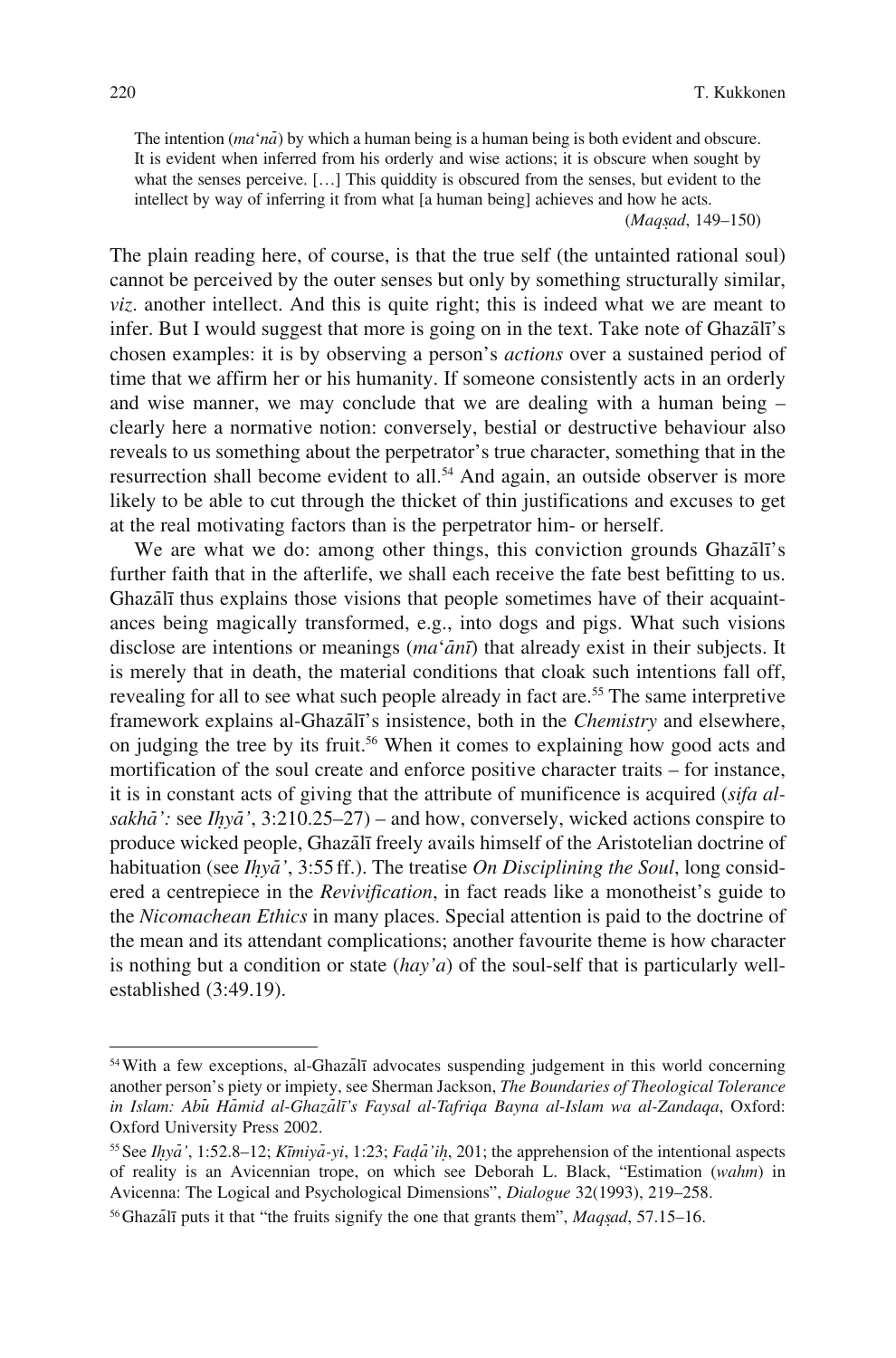One aspect that emerges from Ghazali's treatment of moral persons is how tentative and fragile is the harmony that any of us can achieve within ourselves. Because our different impulses really do constitute distinct autonomous forces within us, brought under one banner only in the event that one faculty manages to bring the others under its sway, uniting our theoretical beliefs with our inner states and furthermore with our actions is a constant challenge, never to be taken lightly let alone for granted (*Maqs*.*ad*, 155.9–14; cf. *Ih*.*ya- '*, bk. 1, 1:74.26–27). Self-identity and unity for Ghazali are the ideal, not a presumed starting-point: if it is true that "Aristotle views psychic unity as the result of a slow process of integration which is broadly co-extensive with the acquisition of moral virtue," and if likewise for Plato personal unity is not a given but an honorific title, then he continues in a venerable line of discussion.<sup>57</sup>

#### **Conclusion**

Much has been made over the years of al-Ghazali's emphasis on ethics, both as regards the practical orientation of his own chief work (the *Revivification*) and his insistence on the unity of theory and practice.58 Yet the theoretical underpinnings to this tendency have generally not been well understood. It is not enough simply to state that for al-Ghazali, correct belief always comes accompanied by right action: it is also important to note why this is. I propose to read these remarks in light of Ghaz $\bar{a}$ Iī's ruminations on the self and the soul.

The true self for Ghazali can only be the human quiddity, and a naturalist analysis is enough to establish that it is (1) our capacity for reason and (2) our power of will that set us apart within the animal kingdom. The respective proofs for the existence of these two realities can be found in (1) the presence in us of an access point to a world beyond the material, and (2) a more detached viewpoint existing in relation to our worldly dealings than is afforded by the impulses of the animal passions. At the same time, Ghazali takes quite seriously the Sufi tradition and its penchant for insisting that one's worst enemy is one's self, "what lies between one's two flanks." What is us in this second sense is what *ours*, what in this world is attributable to us: and these are more often than not the reproachable character traits and actions.59

<sup>57</sup> See Suzanne Stern-Gillet, *Aristotle's Philosophy of Friendship*, Albany, NY: State University of New York Press 1995, 26; Mary Margaret McCabe, *Plato's Individuals*, Princeton, NJ: Princeton University Press 1994, 300.

<sup>58</sup> On theoretical and practical knowledge as the two pillars of faith see *Ih.ya- '*, 1:26.27–28.23. For Ghazali, it is a mark of the truly learned individual that one's deeds do not contradict one's professed beliefs (*Ihya*, 1:64.1 ff.).

<sup>&</sup>lt;sup>59</sup> There are important questions here to be raised about the way in which actions are ascribed to inter are important questions need to be raised about the way in which actions are asserted to us *(iktisab)*, given that according to Ghazali God is the sole true Agent in everything: but these questions will have to await a later date.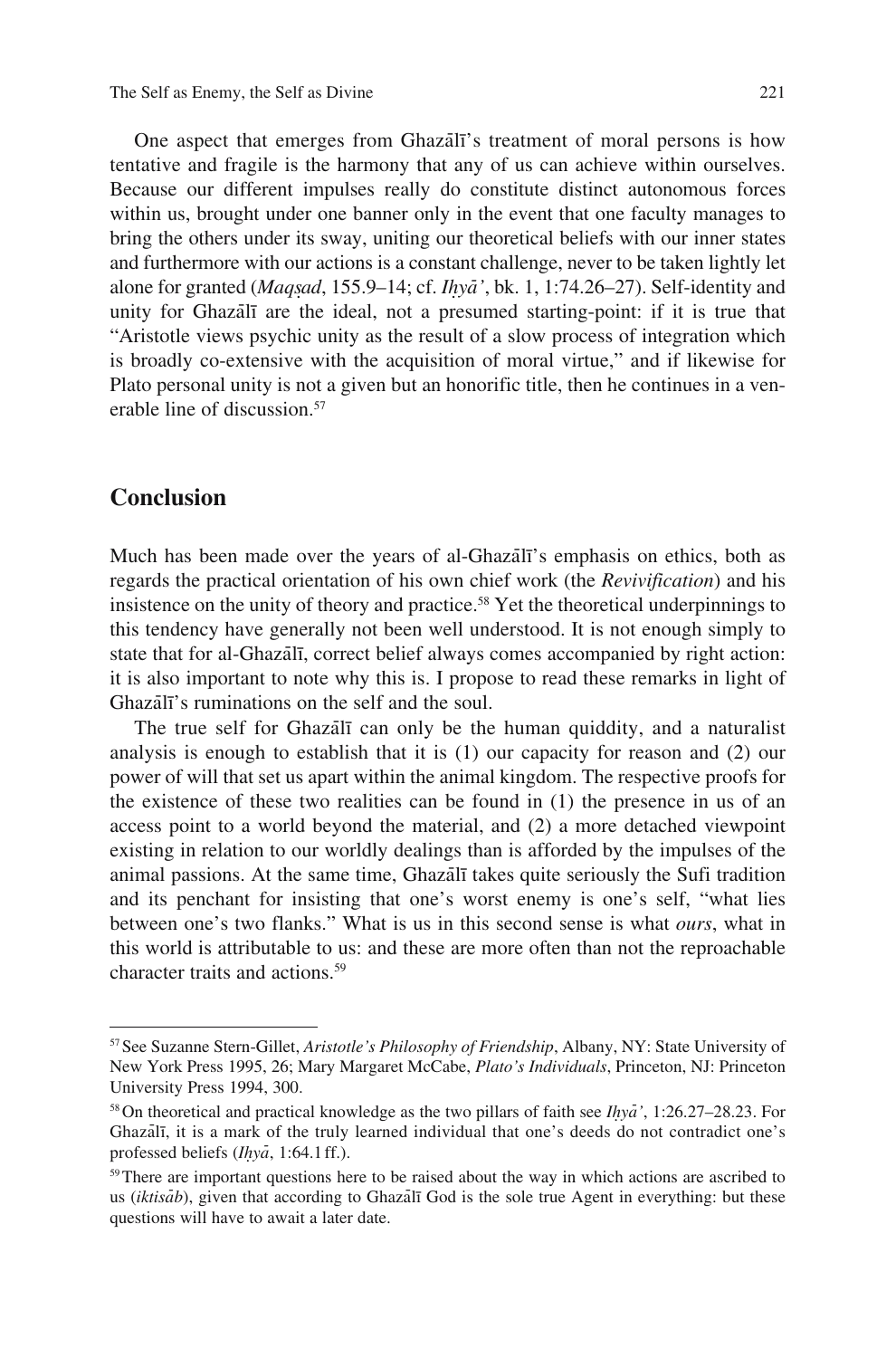The real novelty in Ghazali's account, at least as far as the philosophical mainstream is concerned, lies in the emphasis he places on patient, life-long observation and refinement of one's character.<sup>60</sup> In his book on *Vigilance and self-examination*, for example (*murāqaba wa muḥāsaba: Iḥyā'*, bk. 38), Ghazālī lays great emphasis on the need for self-rebuke (*tawbīkh al-nafs wa mu'atabati-ha*). Quoting from the Qur'ān, Ghazālī warns his readers that not a single soul will escape admonishment: because the straight path down the middle is thinner than a hair's breadth and sharper than a sword's edge, everyone will stumble at some point.<sup>61</sup> No-one is exempt from the character-building exercise of repentance (*tawba:* e.g., *Ihya'*, bk. 31, 4:9.19–20). Furthermore, according to Ghazali, the wayfarer's soul is ever a work in progress, with work always remaining to be done, hence the need for constant and never-ending vigilance.<sup>62</sup> Such a life of constant vigilance may seem to some less than rewarding, as Ian William Miller writes of this spectacle of self-criticism:

I am never turned away at the ticket booth for a sold-out performance; I am condemned, unless alcohol or true fun intervenes to put self-consciousness to sleep, to play the smalltown newspaper critic to my own performances in a high school play, while bitterly wishing I could make a living as an author rather than as a critic.<sup>63</sup>

Certainly many people with a propensity for self-doubt will sympathise. But there is something revealing about Miller's remark as well, considering that Ghazali took real joy (or "true fun") to mean precisely such an intoxicated state as would result from another power forcefully overtaking the soul.<sup>64</sup> The Sufis' "taste for the divine" is the one thing that can offer respite from the yoke of one's own unhappy consciousness. Where Miller has gone wrong, I imagine Ghazali would say, is in thinking that release consists in becoming an author rather than a critic; rather, our true contentment lies in recognising how God is the sole author of all our actions.65

<sup>&</sup>lt;sup>60</sup> What Jonathan Jacobs says of Maimonides applies equally to Ghazali: "Virtue and even repentance do not free us of the potentiality to sin, and the obligation to examine oneself is never once and for all discharged. Likewise, sin does not exhaust our capacity for repentance and virtue, because the potential for ethically significant change is at no time exhausted. […] This idiom of virtue and perfection is very similar to Aristotle's, but it is used to elaborate a quite different philosophical anthropology, one which reconfigures the ethical perfections and their possibility" (Jacobs, "Aristotle and Maimonides: The Ethics of Perfection and the Perfection of Ethics", *American Catholic Philosophical Quarterly* 76/1(2002), 145–163, p. 163).

<sup>61</sup> See *Ih.ya- '*, bk. 22, 3:58.20–26, citing Q. 19:71.

<sup>&</sup>lt;sup>62</sup> See *Ihya*<sup>'</sup>, bk. 21, 3:40–42; *Mīzan*, 400–401. The one exception to this may be the prophets and the saints (see  $M\bar{z}a\bar{n}$ , 241): but this hardly registers as an objection, as Ghazali is always quick to remind his reader of the exclusivity of this class.

<sup>63</sup> Miller, *Faking It*, Cambridge: Cambridge University Press 2003, 129.

<sup>&</sup>lt;sup>64</sup> For some remarks on GhazaIi's take on divine intoxication see Kukkonen, "Ibn Tufayl and the Wisdom of the East: On Apprehending the Divine", in Stephen R.L. Clark and Panayiota Vassilopoulou (eds.), *Late Antique Epistemology*, London: Macmillan, 2008 (forthcoming).

<sup>&</sup>lt;sup>65</sup> The first half of Ghazali<sup>'</sup>s *Book of Unity and Trust* (bk. 35 of the *Ihya<sup>-</sup>*) is devoted to the subject.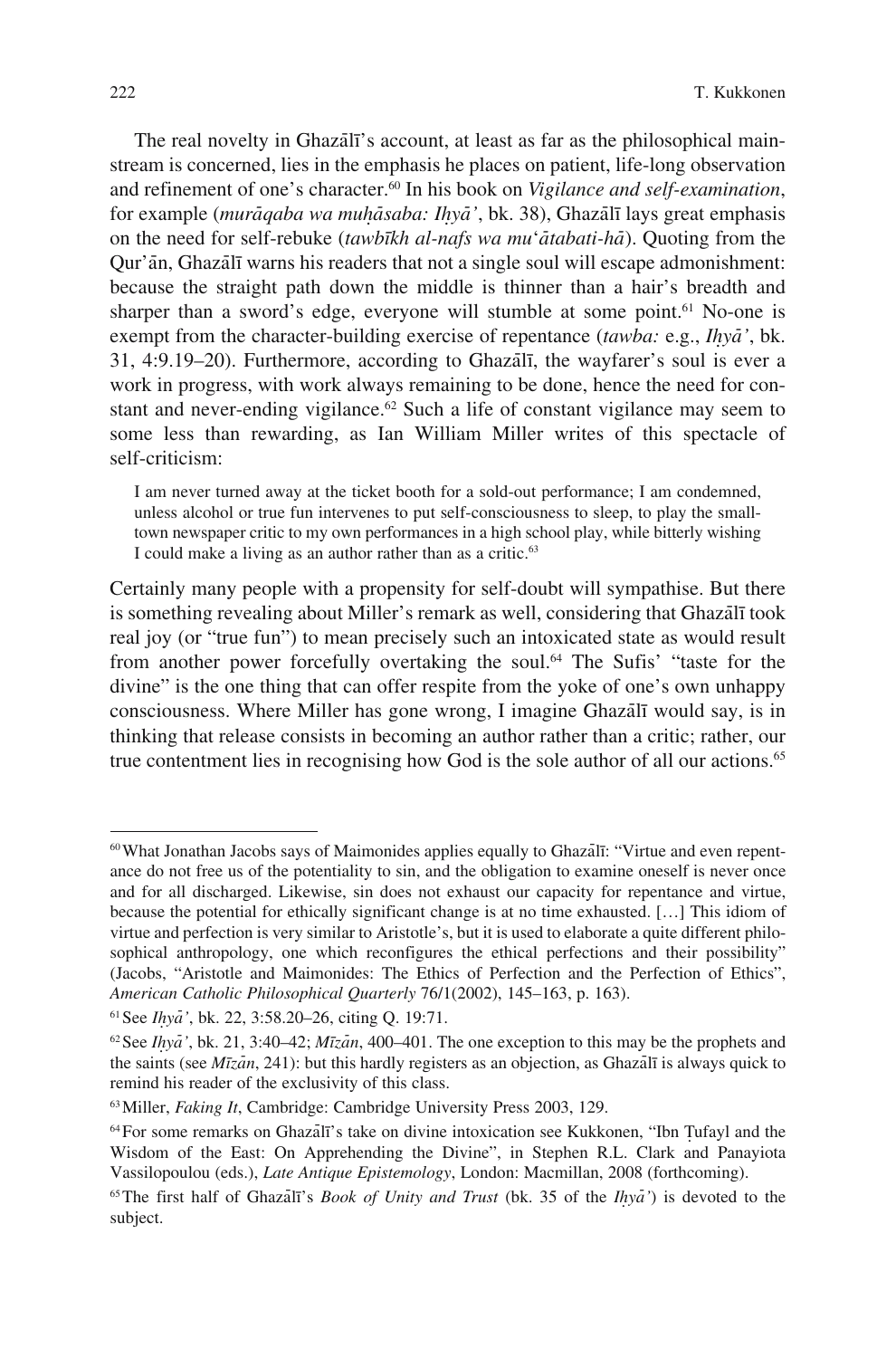Where this is not possible, we must resign ourselves to the fact that we are neither pure angels nor simple beasts, but something forever suspended in between.<sup>66</sup>

# **Appendix**

In this essay I have tried to show how Ghazali employs a two-pronged approach in interpreting the Delphic maxim, filtered through the traditions related to the Prophet. On the one side we have the mystery of the heart when viewed as a link to the intelligible universe; on the other, the self as a source of all that can go wrong in one's relation to the universe (indeed, all that can go wrong in the universe as a whole: animals, lacking will, never consciously contravene the divine plan, after all). But Ghazali is often equally as interesting for the paths he chooses not to take. Most crucially, I have not found in Ghazali's major works any extensive use of the argument from self-awareness so characteristic of Suhrawardī and the later Illuminationist tradition. The treatise called the *Jerusalem Ascent* does put forward an early version of the argument, essentially similar to the one that is found in Avicenna; and though the treatise's authorship has traditionally been disputed, I have in this essay treated it as authentic and therefore would be remiss not to mention the argument as well.

Very briefly, this begins from the self-evident nature of our role and existence as cognising subjects: it is something whose truth cannot escape any rational observer.<sup>67</sup> "Even while asleep you will not be ignorant of your being or your reality",<sup>68</sup> al-Ghazālī contends: the reason is that even dreams, which assuredly are not in one's conscious control, will nonetheless be identified as one's own dreams after the fact. What this points to is a notion of the self as something akin to a logical subject, a principle to which all these various properties, beliefs, and functions are attributed but of which little else is otherwise known. The unity of the soul that undergoes all these different states is something that simply has to be assumed, even if it eternally escapes the spectator's gaze: otherwise it would be impossible to make sense of such sentence constructions as for instance "I saw this bread and became hungry, then when I saw it being snatched away I got angry instead." The brand of self-awareness that this entails is immediate, since it does not depend on sense-perception; in the case of intellection, "its quiddity is equal to its cognition,

<sup>66</sup> Compare this with Pascal, according to whom "man is neither angel nor beast; and the misfortune is that he who would act the angel acts the beast" (*Pensées*, §358).

 $^{67}$ Cp. *Kīmiya-yi*, 1:16: the existence of the reality of the heart is so self-evident (*zahir*) that not a single human being is given over to doubts about her or his own existence.

<sup>68 &#</sup>x27;*anniyyatu-ka wa-h.aqīqatu-ka: Ma'a-rij*, 18 (correcting an obvious typographical error). *Anniyya* could denote existence as well as being or essence (See Marie-Therese d'Alverny, "Anniyya-Annitas", in *Mélanges offerts à E. Gilson*, Paris: J. Vrin 1959, 59–91); here I have chosen the middle term as the most neutral interpretation.